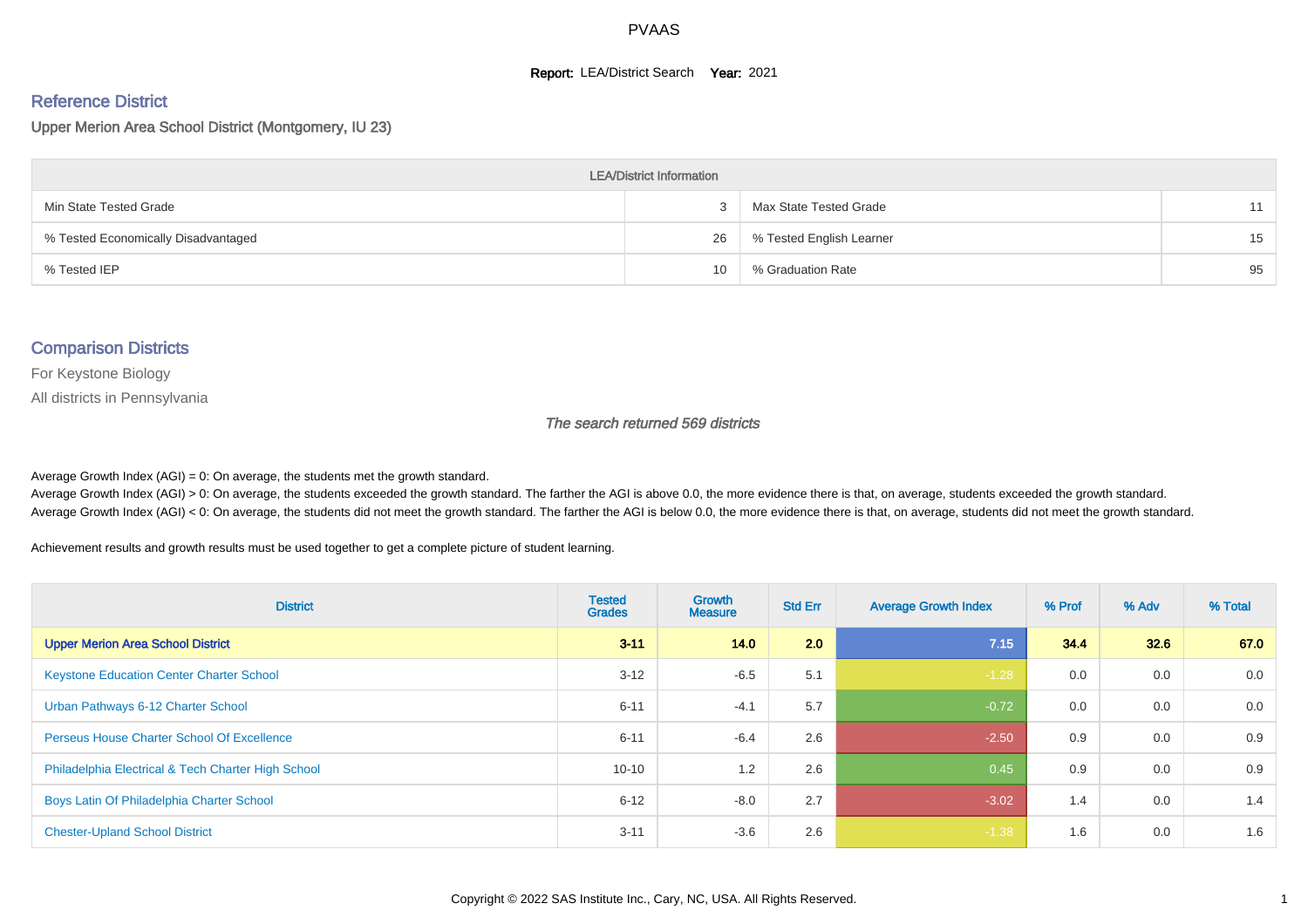| <b>District</b>                                                       | <b>Tested</b><br><b>Grades</b> | <b>Growth</b><br><b>Measure</b> | <b>Std Err</b> | <b>Average Growth Index</b> | % Prof | % Adv   | % Total |
|-----------------------------------------------------------------------|--------------------------------|---------------------------------|----------------|-----------------------------|--------|---------|---------|
| <b>Upper Merion Area School District</b>                              | $3 - 11$                       | 14.0                            | 2.0            | 7.15                        | 34.4   | 32.6    | 67.0    |
| <b>Aliquippa School District</b>                                      | $3 - 11$                       | $-20.0$                         | 3.6            | $-5.54$                     | 1.7    | 0.0     | 1.7     |
| <b>Innovative Arts Academy Charter School</b>                         | $6 - 11$                       | $-7.2$                          | 2.5            | $-2.83$                     | 2.0    | 0.0     | 2.0     |
| <b>Chester Charter Scholars Academy Charter School</b>                | $3 - 12$                       | $-6.2$                          | 3.3            | $-1.88$                     | 2.2    | 0.0     | 2.2     |
| La Academia Partnership Charter School                                | $6 - 11$                       | $-15.5$                         | 5.7            | $-2.70$                     | 2.3    | 0.0     | 2.3     |
| People For People Charter School                                      | $3 - 12$                       | 6.4                             | 5.6            | 1.15                        | 2.4    | 0.0     | 2.4     |
| <b>Sto-Rox School District</b>                                        | $3 - 10$                       | $-7.0$                          | 3.5            | $-1.99$                     | 3.2    | 0.0     | 3.2     |
| <b>Mastery Charter School - Gratz Campus</b>                          | $7 - 10$                       | $-9.5$                          | 4.6            | $-2.09$                     | 0.0    | 3.4     | 3.4     |
| <b>Universal Audenried Charter School</b>                             | $9 - 11$                       | $-3.8$                          | 2.5            | $-1.53$                     | 3.0    | 0.5     | 3.5     |
| <b>Tech Freire Charter School</b>                                     | $9 - 11$                       | 0.7                             | 2.5            | 0.27                        | 3.6    | 0.0     | 3.6     |
| <b>York City School District</b>                                      | $3 - 12$                       | $-17.7$                         | 1.8            | $-10.05$                    | 3.2    | 0.7     | 3.9     |
| <b>Clairton City School District</b>                                  | $3 - 11$                       | $-1.6$                          | 5.0            | $-0.32$                     | 3.8    | 0.5     | 4.4     |
| Aspira Bilingual Cyber Charter School                                 | $3 - 11$                       | 5.1                             | 5.8            | 0.87                        | 4.8    | 0.0     | 4.8     |
| <b>Claysburg-Kimmel School District</b>                               | $3 - 11$                       | $-1.2$                          | 5.2            | $-0.22$                     | 5.0    | 0.0     | 5.0     |
| <b>West Side CTC</b>                                                  | $9 - 10$                       | $-32.0$                         | 3.9            | $-8.16$                     | 5.9    | 0.0     | 5.9     |
| <b>Allentown City School District</b>                                 | $3 - 12$                       | $-16.9$                         | 1.4            | $-12.37$                    | 5.9    | 0.4     | 6.3     |
| Morrisville Borough School District                                   | $3 - 11$                       | $-13.1$                         | 3.7            | $-3.52$                     | 4.9    | 1.6     | 6.6     |
| <b>Belmont Charter School</b>                                         | $3 - 10$                       | 2.2                             | 3.4            | 0.64                        | 5.3    | 1.8     | $7.0\,$ |
| <b>Lawrence County CTC</b>                                            | $10 - 11$                      | $-9.8$                          | 3.7            | $-2.68$                     | 7.3    | 0.0     | 7.3     |
| <b>Propel Charter School-Homestead</b>                                | $3 - 11$                       | $-5.0$                          | 3.9            | $-1.27$                     | 7.3    | 0.0     | $7.3$   |
| <b>Turkeyfoot Valley Area School District</b>                         | $3 - 12$                       | $-15.4$                         | 5.8            | $-2.66$                     | 3.8    | $3.8\,$ | 7.6     |
| Preparatory Charter School Of Mathematics, Science, Tech, And Careers | $9 - 10$                       | $-5.1$                          | 2.5            | $-2.03$                     | 6.3    | 1.4     | 7.7     |
| <b>Propel Charter School-Montour</b>                                  | $3 - 10$                       | $-3.4$                          | 3.6            | $-0.93$                     | 7.7    | 0.0     | 7.7     |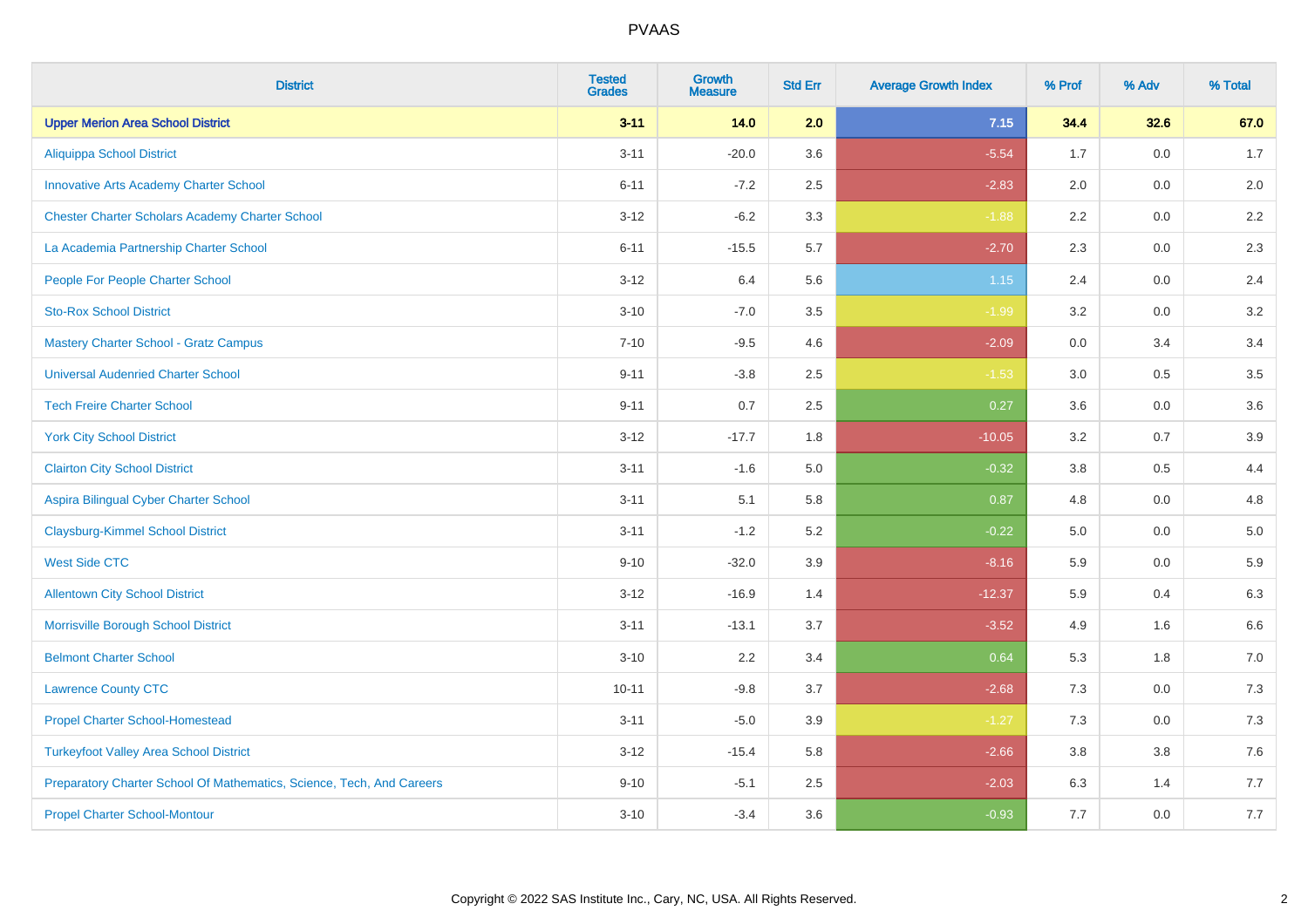| <b>District</b>                                   | <b>Tested</b><br><b>Grades</b> | <b>Growth</b><br><b>Measure</b> | <b>Std Err</b> | <b>Average Growth Index</b> | % Prof | % Adv | % Total |
|---------------------------------------------------|--------------------------------|---------------------------------|----------------|-----------------------------|--------|-------|---------|
| <b>Upper Merion Area School District</b>          | $3 - 11$                       | 14.0                            | 2.0            | 7.15                        | 34.4   | 32.6  | 67.0    |
| <b>Harrisburg City School District</b>            | $3 - 11$                       | $-0.2$                          | 2.0            | $-0.11$                     | 6.0    | 2.0   | 8.0     |
| Propel Charter School - Braddock Hills            | $3 - 11$                       | $-2.1$                          | 3.3            | $-0.63$                     | 4.8    | 3.2   | 8.1     |
| Lincoln Leadership Academy Charter School         | $3 - 12$                       | $-7.4$                          | 3.7            | $-1.99$                     | 6.4    | 2.1   | 8.5     |
| Dr Robert Ketterer Charter School Inc             | $6 - 12$                       | 7.1                             | 4.3            | 1.66                        | 7.3    | 1.7   | $9.0\,$ |
| <b>Shade-Central City School District</b>         | $3 - 11$                       | $-14.6$                         | 4.0            | $-3.68$                     | 9.6    | 0.0   | 9.6     |
| <b>Executive Education Academy Charter School</b> | $3 - 10$                       | $-14.6$                         | 3.0            | $-4.81$                     | 8.5    | 1.2   | $9.8\,$ |
| <b>Tacony Academy Charter School</b>              | $3 - 11$                       | $-12.9$                         | 3.3            | $-3.90$                     | 8.6    | 1.4   | 10.0    |
| <b>KIPP Dubois Charter School</b>                 | $9 - 10$                       | $-3.0$                          | 3.1            | $-0.95$                     | 10.0   | 0.0   | 10.0    |
| <b>Sugar Valley Rural Charter School</b>          | $3 - 11$                       | $-3.6$                          | 3.7            | $-0.98$                     | 10.3   | 0.0   | 10.3    |
| <b>Woodland Hills School District</b>             | $3 - 12$                       | $-4.2$                          | 2.5            | $-1.66$                     | 10.1   | 1.4   | 11.5    |
| <b>Greater Johnstown School District</b>          | $3 - 11$                       | $-3.5$                          | 2.4            | $-1.45$                     | 10.3   | 1.3   | 11.5    |
| Esperanza Cyber Charter School                    | $3 - 11$                       | 7.1                             | 6.1            | $1.15$                      | 8.8    | 2.9   | 11.8    |
| New Kensington-Arnold School District             | $3 - 11$                       | $-5.8$                          | 3.2            | $-1.80$                     | 10.8   | 1.2   | 12.0    |
| <b>Big Beaver Falls Area School District</b>      | $3 - 11$                       | $-17.9$                         | 2.8            | $-6.27$                     | 9.4    | 2.8   | 12.2    |
| <b>Multicultural Academy Charter School</b>       | $9 - 11$                       | 6.0                             | 3.4            | 1.77                        | 12.3   | 0.0   | 12.3    |
| Norristown Area School District                   | $3 - 12$                       | $-25.4$                         | 1.7            | $-15.35$                    | 10.6   | 1.8   | 12.4    |
| Community Academy Of Philadelphia Charter School  | $3 - 11$                       | 0.1                             | 2.6            | 0.06                        | 9.7    | 2.6   | 12.4    |
| <b>Mastery Charter School - Thomas Campus</b>     | $3 - 10$                       | 7.9                             | 5.7            | 1.39                        | 12.5   | 0.0   | 12.5    |
| <b>Lancaster School District</b>                  | $3 - 12$                       | $-10.0$                         | 1.4            | $-7.22$                     | 9.0    | 3.9   | 12.8    |
| Mastery Charter School - Shoemaker Campus         | $7 - 10$                       | $-2.3$                          | 2.8            | $-0.81$                     | 10.1   | 3.7   | 13.8    |
| <b>Steelton-Highspire School District</b>         | $3 - 11$                       | $-5.3$                          | 3.2            | $-1.65$                     | 13.9   | 0.0   | 13.9    |
| <b>Tussey Mountain School District</b>            | $3 - 12$                       | $-13.0$                         | 3.3            | $-3.93$                     | 11.1   | 3.2   | 14.3    |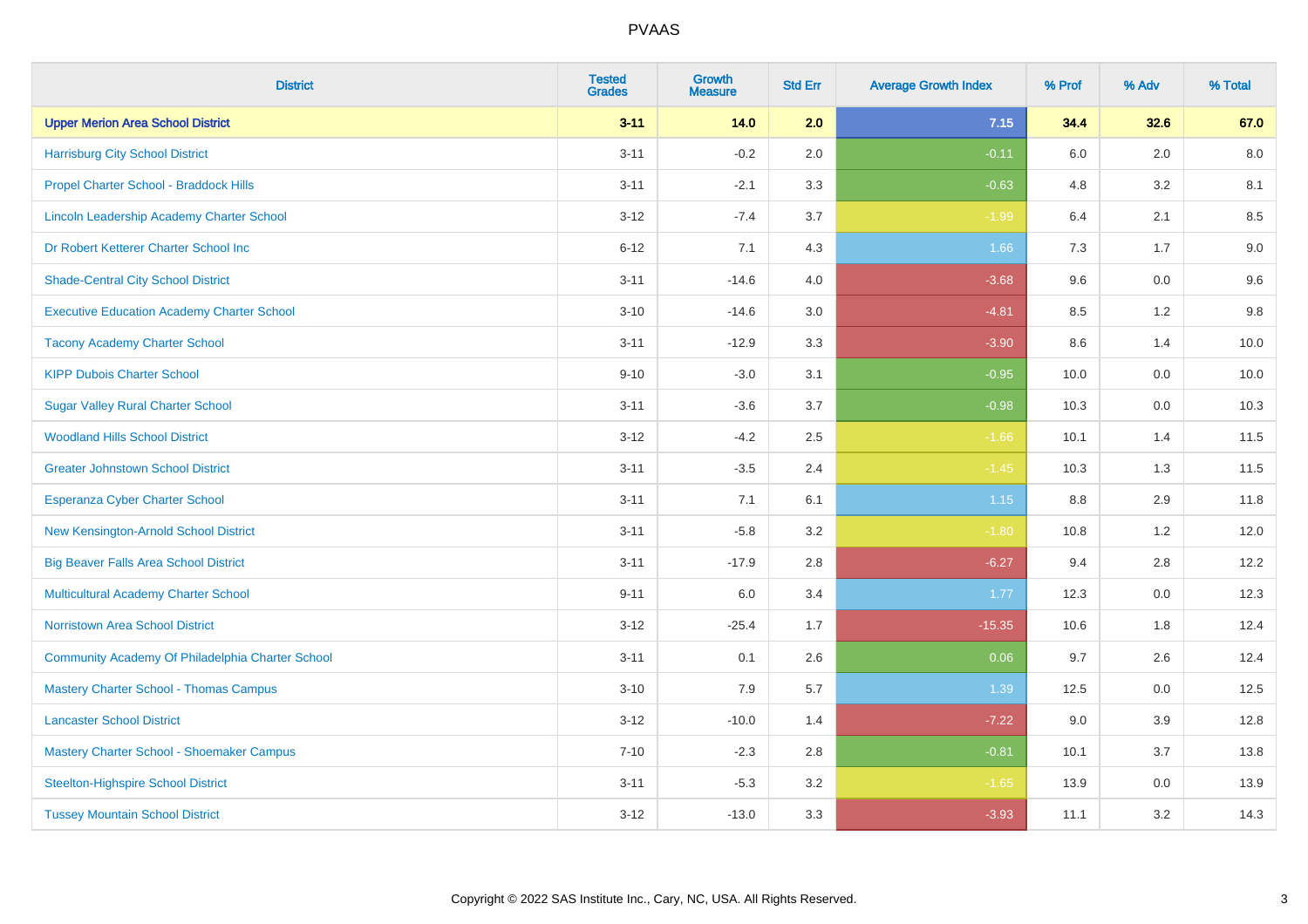| <b>District</b>                          | <b>Tested</b><br><b>Grades</b> | <b>Growth</b><br><b>Measure</b> | <b>Std Err</b> | <b>Average Growth Index</b> | % Prof | % Adv   | % Total |
|------------------------------------------|--------------------------------|---------------------------------|----------------|-----------------------------|--------|---------|---------|
| <b>Upper Merion Area School District</b> | $3 - 11$                       | 14.0                            | 2.0            | 7.15                        | 34.4   | 32.6    | 67.0    |
| <b>Shenandoah Valley School District</b> | $3 - 11$                       | $-4.5$                          | 3.5            | $-1.29$                     | 14.3   | $0.0\,$ | 14.3    |
| <b>Cornell School District</b>           | $3 - 11$                       | $-5.5$                          | 4.6            | $-1.20$                     | 11.3   | 3.2     | 14.5    |
| <b>Washington School District</b>        | $3 - 11$                       | $-15.9$                         | 2.9            | $-5.44$                     | 12.9   | 1.7     | 14.7    |
| <b>Hanover Area School District</b>      | $3 - 11$                       | $-14.7$                         | 4.7            | $-3.13$                     | 12.1   | 3.0     | 15.2    |
| Imhotep Institute Charter High School    | $9 - 11$                       | $-17.6$                         | 5.8            | $-3.03$                     | 15.4   | 0.0     | 15.4    |
| <b>Blacklick Valley School District</b>  | $3 - 11$                       | $-0.9$                          | 3.9            | $-0.23$                     | 7.7    | 7.7     | 15.4    |
| <b>Coatesville Area School District</b>  | $3 - 11$                       | $-9.5$                          | 1.6            | $-5.81$                     | 12.8   | 3.3     | 16.2    |
| <b>Rochester Area School District</b>    | $3 - 11$                       | $-5.7$                          | 3.9            | $-1.45$                     | 14.9   | 2.1     | 17.0    |
| <b>Muhlenberg School District</b>        | $3 - 10$                       | $-17.8$                         | 1.9            | $-9.34$                     | 12.4   | 4.6     | 17.0    |
| <b>City CHS</b>                          | $10 - 11$                      | $-5.6$                          | 2.4            | $-2.34$                     | 15.9   | 1.5     | 17.4    |
| Esperanza Academy Charter School         | $4 - 11$                       | 2.1                             | 2.1            | 1.01                        | 14.2   | 3.6     | 17.8    |
| <b>Wilkes-Barre Area School District</b> | $3 - 11$                       | $-12.4$                         | 2.4            | $-5.18$                     | 14.2   | 3.7     | 17.9    |
| <b>Sharon City School District</b>       | $3 - 11$                       | $-6.5$                          | 2.3            | $-2.79$                     | 13.1   | 5.0     | 18.1    |
| <b>Bristol Township School District</b>  | $3 - 11$                       | $-7.4$                          | 1.4            | $-5.32$                     | 13.8   | 4.6     | 18.4    |
| <b>Mcguffey School District</b>          | $3 - 11$                       | $-12.1$                         | 3.0            | $-4.06$                     | 12.8   | 5.9     | 18.6    |
| <b>Burgettstown Area School District</b> | $3 - 11$                       | $-11.2$                         | 3.2            | $-3.46$                     | 16.0   | 2.7     | 18.7    |
| <b>Columbia Borough School District</b>  | $3 - 12$                       | $-1.1$                          | 3.6            | $-0.31$                     | 17.2   | 1.7     | 19.0    |
| <b>Achievement House Charter School</b>  | $7 - 11$                       | $-8.2$                          | 3.6            | $-2.28$                     | 16.7   | 2.8     | 19.4    |
| <b>New Castle Area School District</b>   | $3 - 12$                       | $-13.6$                         | 2.3            | $-5.99$                     | 17.6   | 2.0     | 19.5    |
| <b>Frazier School District</b>           | $3 - 11$                       | $-18.9$                         | 3.4            | $-5.49$                     | 18.3   | 1.4     | 19.7    |
| <b>West Mifflin Area School District</b> | $3 - 12$                       | $-11.9$                         | 2.5            | $-4.77$                     | 15.9   | 4.0     | 19.9    |
| <b>Erie City School District</b>         | $3 - 12$                       | $-4.5$                          | 1.4            | $-3.09$                     | 13.4   | 6.7     | 20.1    |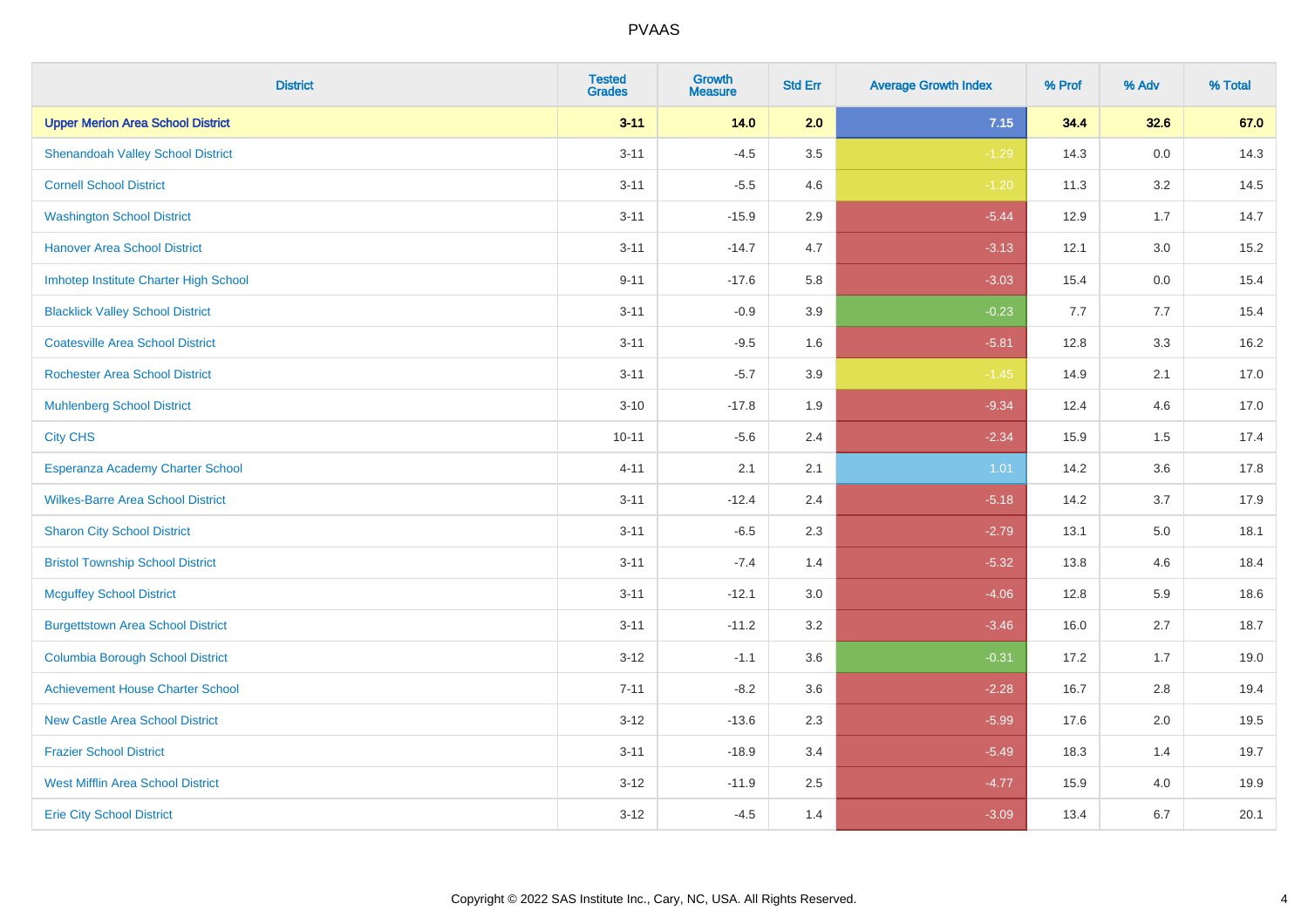| <b>District</b>                                         | <b>Tested</b><br><b>Grades</b> | Growth<br><b>Measure</b> | <b>Std Err</b> | <b>Average Growth Index</b> | % Prof | % Adv   | % Total |
|---------------------------------------------------------|--------------------------------|--------------------------|----------------|-----------------------------|--------|---------|---------|
| <b>Upper Merion Area School District</b>                | $3 - 11$                       | 14.0                     | 2.0            | 7.15                        | 34.4   | 32.6    | 67.0    |
| <b>Dunmore School District</b>                          | $3 - 11$                       | $-12.2$                  | 2.7            | $-4.51$                     | 15.0   | 5.3     | 20.4    |
| Jefferson County-Dubois AVTS                            | $9 - 11$                       | $-11.7$                  | 3.1            | $-3.72$                     | 17.6   | 2.8     | 20.4    |
| Mastery Charter School - Pickett Campus                 | $6 - 10$                       | 2.7                      | 4.2            | 0.65                        | 20.6   | $0.0\,$ | 20.6    |
| <b>MaST Community Charter School II</b>                 | $3 - 10$                       | 1.4                      | 3.0            | 0.45                        | 16.1   | 4.6     | 20.7    |
| <b>Farrell Area School District</b>                     | $3 - 11$                       | $-1.9$                   | 4.2            | $-0.44$                     | 9.3    | 11.6    | 20.9    |
| <b>William Penn School District</b>                     | $3 - 12$                       | 7.0                      | 1.9            | 3.61                        | 14.0   | 7.2     | 21.3    |
| Hope For Hyndman Charter School                         | $3 - 11$                       | 5.1                      | 5.8            | 0.88                        | 14.3   | 7.1     | 21.4    |
| <b>Lebanon School District</b>                          | $3 - 11$                       | $-1.2$                   | 1.9            | $-0.63$                     | 15.2   | 6.4     | 21.6    |
| <b>Carbon Career &amp; Technical Institute</b>          | $9 - 11$                       | $-9.3$                   | 3.2            | $-2.92$                     | 19.6   | 2.2     | 21.7    |
| <b>Williams Valley School District</b>                  | $3 - 11$                       | 2.6                      | 3.7            | 0.69                        | 17.0   | 5.1     | 22.0    |
| <b>Southeast Delco School District</b>                  | $3 - 10$                       | 3.9                      | 3.5            | 1.12                        | 18.6   | 3.4     | 22.0    |
| <b>Williamsburg Community School District</b>           | $3 - 11$                       | $-16.9$                  | 4.1            | $-4.14$                     | 22.4   | 0.0     | 22.4    |
| <b>Antietam School District</b>                         | $3 - 10$                       | $-9.5$                   | 3.7            | $-2.57$                     | 20.9   | $1.5$   | 22.4    |
| <b>Pittsburgh School District</b>                       | $3 - 11$                       | $-13.0$                  | 1.1            | $-12.25$                    | 16.1   | 6.5     | 22.6    |
| <b>Mount Carmel Area School District</b>                | $3 - 11$                       | $-7.9$                   | 2.3            | $-3.38$                     | 18.2   | 4.4     | 22.6    |
| Columbia-Montour AVTS                                   | $9 - 10$                       | $-7.1$                   | 2.8            | $-2.52$                     | 19.5   | 3.2     | 22.7    |
| <b>Reading School District</b>                          | $3 - 11$                       | 4.3                      | 1.2            | 3.71                        | 16.8   | 6.0     | 22.8    |
| Philadelphia City School District                       | $3-12$                         | $-7.8$                   | 0.6            | $-13.43$                    | 16.4   | 6.5     | 22.9    |
| <b>Fannett-Metal School District</b>                    | $3 - 11$                       | $-22.3$                  | 4.8            | $-4.65$                     | 16.4   | 6.6     | 23.0    |
| <b>Redbank Valley School District</b>                   | $3 - 11$                       | $-7.5$                   | 3.1            | $-2.41$                     | 12.4   | 10.6    | 23.1    |
| Center For Student Learning Charter School At Pennsbury | $6 - 12$                       | $-3.3$                   | 6.0            | $-0.55$                     | 23.1   | $0.0\,$ | 23.1    |
| <b>Greater Nanticoke Area School District</b>           | $3-12$                         | $-6.8$                   | 2.6            | $-2.58$                     | 15.2   | 8.9     | 24.1    |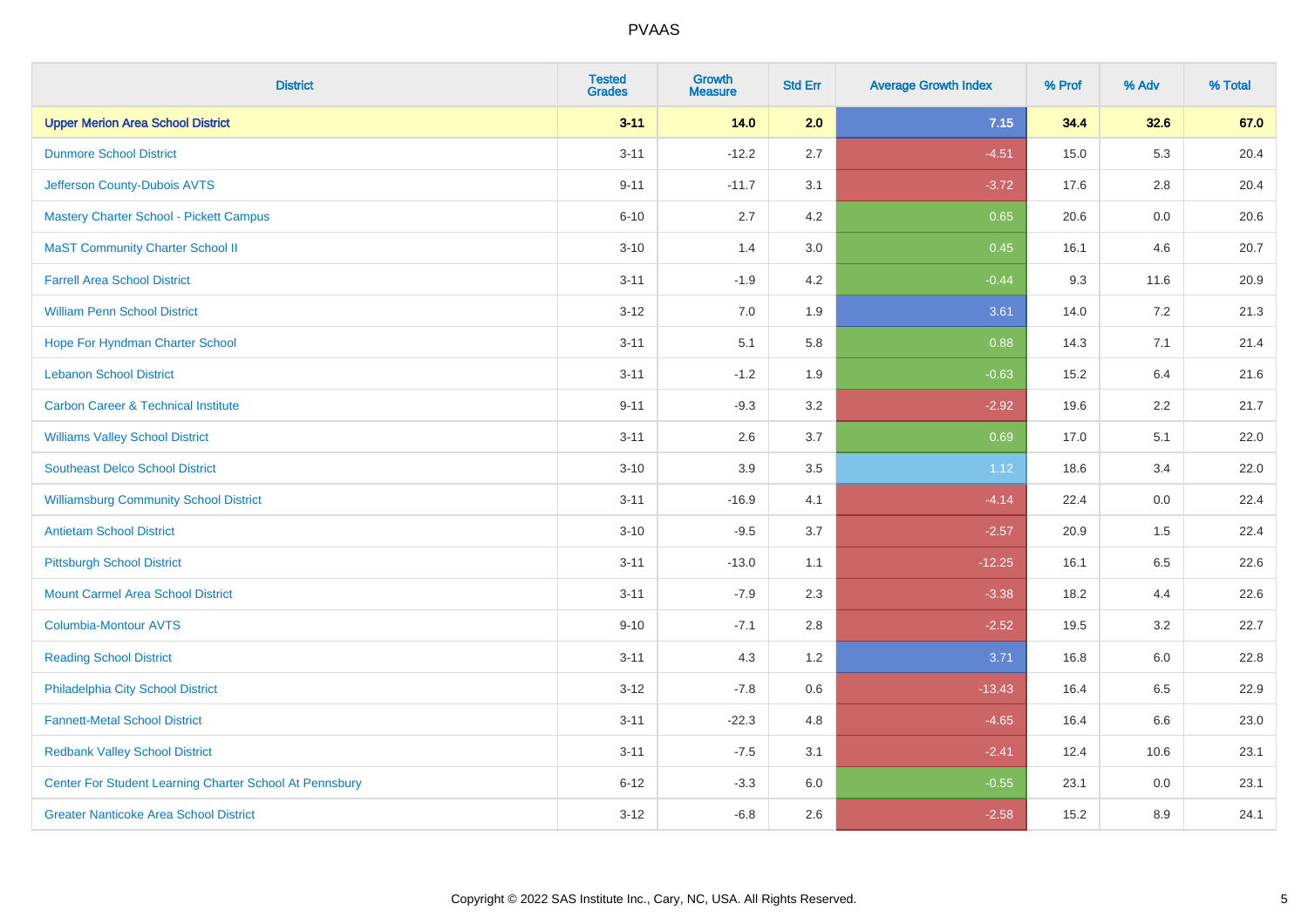| <b>District</b>                                   | <b>Tested</b><br><b>Grades</b> | <b>Growth</b><br><b>Measure</b> | <b>Std Err</b> | <b>Average Growth Index</b> | % Prof | % Adv   | % Total |
|---------------------------------------------------|--------------------------------|---------------------------------|----------------|-----------------------------|--------|---------|---------|
| <b>Upper Merion Area School District</b>          | $3 - 11$                       | 14.0                            | 2.0            | 7.15                        | 34.4   | 32.6    | 67.0    |
| <b>Tidioute Community Charter School</b>          | $3 - 11$                       | $0.8\,$                         | 4.4            | 0.19                        | 18.1   | 6.9     | 25.0    |
| Maritime Academy Charter School                   | $3 - 10$                       | 13.2                            | 3.1            | 4.29                        | 24.0   | 1.3     | 25.3    |
| <b>Mckeesport Area School District</b>            | $3 - 12$                       | 4.6                             | 2.2            | 2.14                        | 21.1   | 4.4     | 25.5    |
| Philadelphia Academy Charter School               | $3 - 11$                       | $-14.7$                         | 2.7            | $-5.42$                     | 21.6   | 3.9     | 25.5    |
| <b>York Academy Regional Charter School</b>       | $3 - 11$                       | $-2.3$                          | 4.4            | $-0.52$                     | 23.5   | 2.0     | 25.5    |
| Jim Thorpe Area School District                   | $3 - 11$                       | $-10.9$                         | 2.4            | $-4.48$                     | 19.5   | 6.0     | 25.5    |
| Northern Lebanon School District                  | $3 - 11$                       | $-0.7$                          | 2.3            | $-0.29$                     | 18.8   | 6.8     | 25.6    |
| <b>Mount Union Area School District</b>           | $3 - 10$                       | $-2.5$                          | 2.8            | $-0.89$                     | 19.8   | 5.8     | 25.6    |
| Penn Hills School District                        | $3 - 11$                       | 0.0                             | 2.4            | 0.02                        | 18.4   | 7.1     | 25.6    |
| <b>Pottstown School District</b>                  | $3 - 12$                       | 2.0                             | 2.2            | 0.88                        | 19.4   | 6.2     | 25.6    |
| <b>Mastery Charter School - Hardy Williams</b>    | $3 - 11$                       | 6.6                             | 3.0            | 2.21                        | 24.7   | 1.2     | 25.9    |
| Pennsylvania Distance Learning Charter School     | $3 - 12$                       | $6.8\,$                         | 3.4            | 1.99                        | 19.8   | $6.2\,$ | 25.9    |
| Meyersdale Area School District                   | $3 - 11$                       | $-16.1$                         | 3.3            | $-4.94$                     | 20.3   | 5.8     | 26.1    |
| South Allegheny School District                   | $3 - 11$                       | $-0.9$                          | 3.1            | $-0.30$                     | 23.8   | 2.5     | 26.2    |
| <b>Mastery Charter High School-Lenfest Campus</b> | $7 - 11$                       | $-1.8$                          | 5.8            | $-0.30$                     | 26.3   | 0.0     | 26.3    |
| <b>New Foundations Charter School</b>             | $3 - 11$                       | 0.6                             | 2.2            | 0.29                        | 22.4   | 4.0     | 26.4    |
| <b>York Co School Of Technology</b>               | $9 - 12$                       | $-10.9$                         | 1.6            | $-6.79$                     | 22.6   | 4.0     | 26.6    |
| <b>Central Cambria School District</b>            | $3 - 11$                       | $-12.7$                         | 2.3            | $-5.61$                     | 19.4   | 7.4     | 26.9    |
| <b>Roberto Clemente Charter School</b>            | $3 - 12$                       | $-3.3$                          | 4.1            | $-0.79$                     | 22.7   | 4.6     | 27.3    |
| <b>Carmichaels Area School District</b>           | $3 - 10$                       | $-7.0$                          | 3.1            | $-2.30$                     | 17.8   | 9.6     | 27.4    |
| <b>Moniteau School District</b>                   | $3 - 11$                       | $-11.8$                         | 2.9            | $-4.07$                     | 22.6   | 5.0     | 27.6    |
| <b>Scranton School District</b>                   | $3 - 12$                       | $-10.1$                         | 2.5            | $-4.04$                     | 20.0   | 7.7     | 27.7    |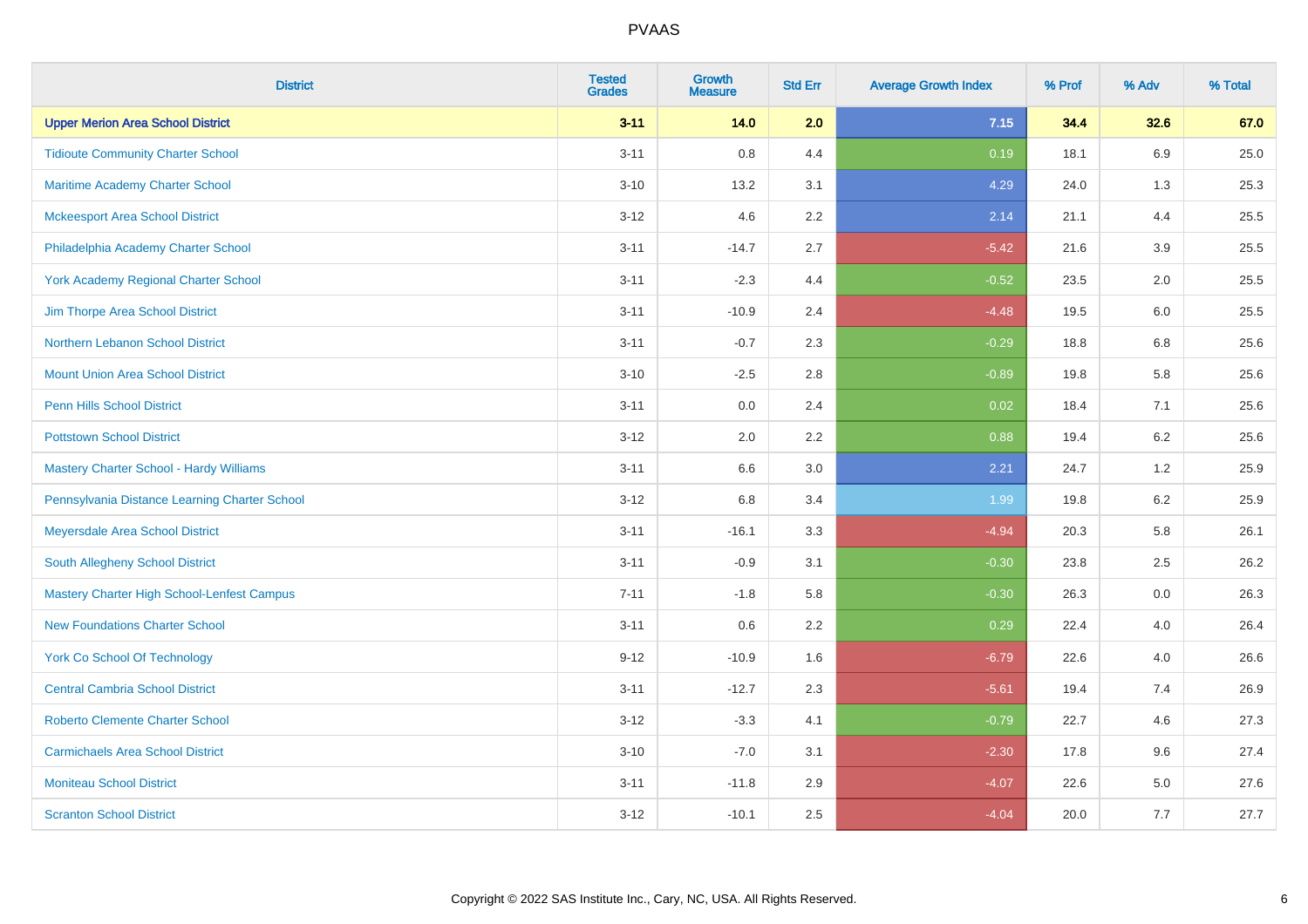| <b>District</b>                                   | <b>Tested</b><br><b>Grades</b> | <b>Growth</b><br><b>Measure</b> | <b>Std Err</b> | <b>Average Growth Index</b> | % Prof | % Adv   | % Total |
|---------------------------------------------------|--------------------------------|---------------------------------|----------------|-----------------------------|--------|---------|---------|
| <b>Upper Merion Area School District</b>          | $3 - 11$                       | 14.0                            | 2.0            | 7.15                        | 34.4   | 32.6    | 67.0    |
| Lehigh Valley Academy Regional Charter School     | $3 - 11$                       | $-5.9$                          | 3.0            | $-1.98$                     | 20.0   | 7.7     | 27.7    |
| <b>Northern Cambria School District</b>           | $3 - 11$                       | $-0.3$                          | 3.4            | $-0.09$                     | 26.5   | 1.2     | 27.7    |
| <b>Central Fulton School District</b>             | $3 - 11$                       | $-13.3$                         | 3.2            | $-4.20$                     | 18.1   | 9.7     | 27.8    |
| <b>Penns Manor Area School District</b>           | $3 - 12$                       | $-1.9$                          | 3.5            | $-0.55$                     | 24.2   | 3.8     | 28.0    |
| <b>Blairsville-Saltsburg School District</b>      | $3 - 11$                       | $-7.5$                          | 2.8            | $-2.67$                     | 20.1   | 8.2     | 28.3    |
| <b>Union School District</b>                      | $3 - 12$                       | 2.5                             | 3.7            | 0.69                        | 17.9   | 10.4    | 28.4    |
| <b>East Allegheny School District</b>             | $3 - 11$                       | $-6.4$                          | 3.0            | $-2.11$                     | 21.0   | 7.4     | 28.4    |
| <b>Susq-Cyber Charter School</b>                  | $9 - 11$                       | $-3.2$                          | 5.8            | $-0.54$                     | 23.8   | 4.8     | 28.6    |
| <b>Williamsport Area School District</b>          | $3 - 11$                       | $-11.7$                         | 1.4            | $-8.29$                     | 18.2   | 10.5    | 28.7    |
| <b>Conemaugh Valley School District</b>           | $3 - 12$                       | $-6.3$                          | 4.1            | $-1.54$                     | 23.7   | 5.1     | 28.8    |
| Ambridge Area School District                     | $3 - 12$                       | $-19.4$                         | 2.5            | $-7.64$                     | 23.2   | 5.6     | 28.9    |
| <b>Hanover Public School District</b>             | $3 - 11$                       | $-12.4$                         | 2.7            | $-4.50$                     | 22.7   | $6.2\,$ | 28.9    |
| Pennsylvania Cyber Charter School                 | $3 - 11$                       | 0.6                             | 1.5            | 0.37                        | 20.8   | 8.1     | 28.9    |
| <b>Ferndale Area School District</b>              | $3 - 10$                       | $-1.1$                          | 4.1            | $-0.27$                     | 21.0   | 7.9     | 29.0    |
| <b>Westinghouse Arts Academy Charter School</b>   | $9 - 10$                       | $-6.0$                          | 3.3            | $-1.81$                     | 20.2   | $8.9\,$ | 29.1    |
| <b>Connellsville Area School District</b>         | $3 - 11$                       | $-5.3$                          | 2.0            | $-2.67$                     | 24.2   | 5.0     | 29.1    |
| <b>Environmental Charter School At Frick Park</b> | $3-9$                          | $-6.2$                          | 3.7            | $-1.67$                     | 25.9   | 3.4     | 29.3    |
| <b>Shamokin Area School District</b>              | $3 - 11$                       | $-2.6$                          | 2.5            | $-1.06$                     | 19.6   | $9.8\,$ | 29.3    |
| <b>Dauphin County Technical School</b>            | $9 - 11$                       | $-3.9$                          | 2.3            | $-1.67$                     | 18.3   | 11.1    | 29.3    |
| <b>Hazleton Area School District</b>              | $3 - 11$                       | 6.0                             | 1.6            | 3.85                        | 20.5   | 9.0     | 29.5    |
| <b>Pottsville Area School District</b>            | $3 - 12$                       | $-4.9$                          | 2.1            | $-2.36$                     | 21.8   | 7.9     | 29.6    |
| <b>Mahanoy Area School District</b>               | $3 - 10$                       | $-3.4$                          | 3.1            | $-1.07$                     | 21.4   | 8.6     | 30.0    |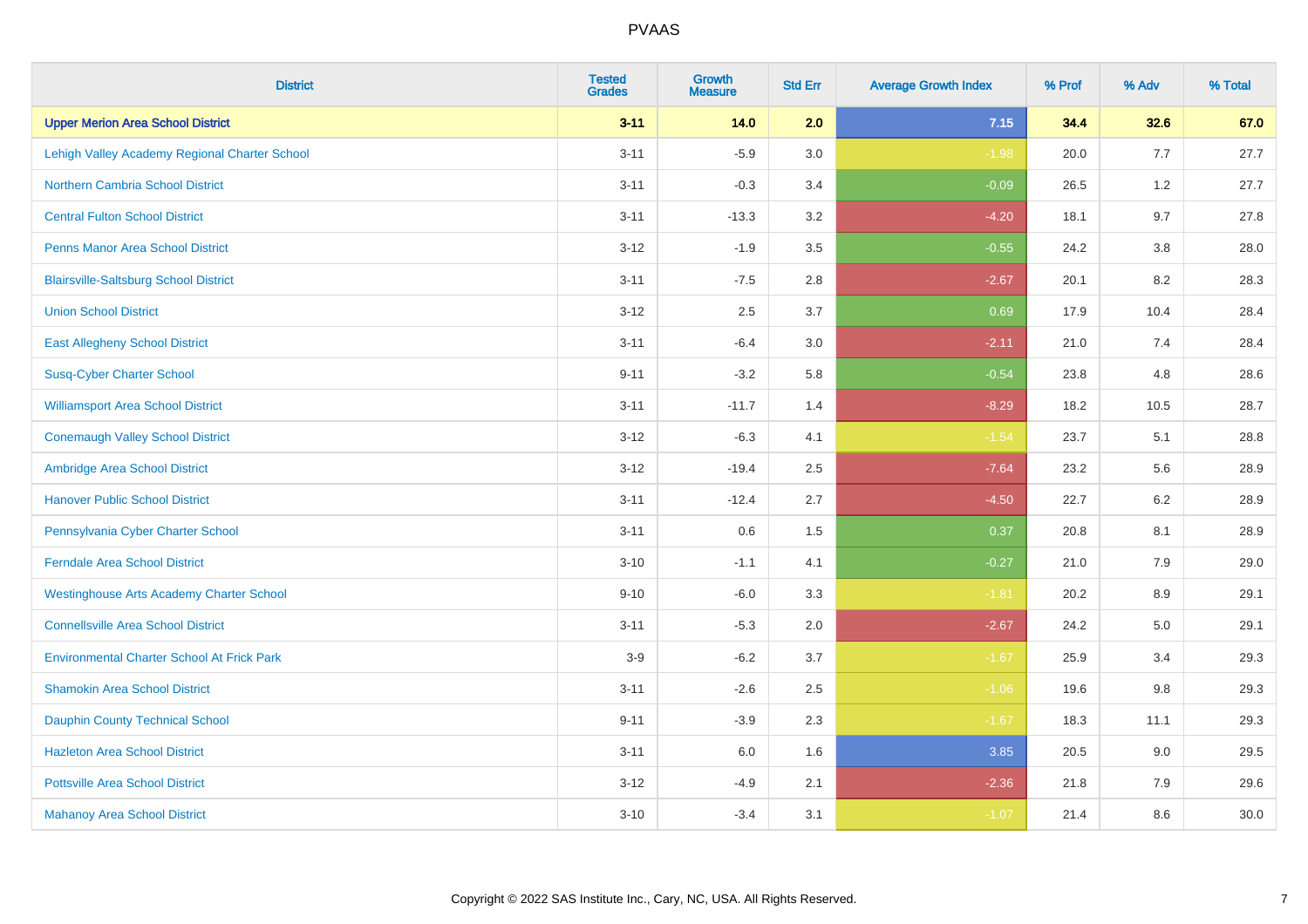| <b>District</b>                            | <b>Tested</b><br><b>Grades</b> | <b>Growth</b><br><b>Measure</b> | <b>Std Err</b> | <b>Average Growth Index</b> | % Prof | % Adv | % Total |
|--------------------------------------------|--------------------------------|---------------------------------|----------------|-----------------------------|--------|-------|---------|
| <b>Upper Merion Area School District</b>   | $3 - 11$                       | 14.0                            | 2.0            | 7.15                        | 34.4   | 32.6  | 67.0    |
| Insight PA Cyber Charter School            | $3 - 11$                       | $-9.4$                          | 5.8            | $-1.62$                     | 25.6   | 4.6   | 30.2    |
| <b>Carbondale Area School District</b>     | $3 - 10$                       | $-2.8$                          | 3.2            | $-0.87$                     | 27.5   | 2.9   | 30.4    |
| <b>Brownsville Area School District</b>    | $3 - 12$                       | 3.9                             | 3.8            | 1.04                        | 22.0   | 8.5   | 30.5    |
| <b>Trinity Area School District</b>        | $3 - 11$                       | $-8.7$                          | 1.8            | $-4.87$                     | 20.9   | 9.8   | 30.8    |
| <b>East Lycoming School District</b>       | $3 - 11$                       | $-10.9$                         | 2.1            | $-5.08$                     | 22.5   | 8.2   | 30.8    |
| Jeannette City School District             | $3 - 11$                       | $-0.7$                          | 3.4            | $-0.20$                     | 26.8   | 4.1   | 30.9    |
| <b>Bristol Borough School District</b>     | $3 - 12$                       | $-5.9$                          | 2.9            | $-2.00$                     | 27.8   | 3.3   | 31.1    |
| Lackawanna Trail School District           | $3 - 10$                       | $-11.0$                         | 3.3            | $-3.35$                     | 13.1   | 18.0  | 31.2    |
| <b>Freedom Area School District</b>        | $3 - 11$                       | $-6.3$                          | 3.1            | $-2.04$                     | 22.9   | 8.4   | 31.3    |
| <b>Wyoming Valley West School District</b> | $3 - 11$                       | $-5.5$                          | 2.3            | $-2.38$                     | 22.2   | 9.2   | 31.4    |
| <b>Monessen City School District</b>       | $3 - 10$                       | $-3.9$                          | 5.6            | $-0.69$                     | 21.0   | 10.5  | 31.6    |
| <b>Bethlehem Area School District</b>      | $3 - 11$                       | $-4.5$                          | 1.1            | $-3.91$                     | 20.4   | 11.3  | 31.7    |
| North Schuylkill School District           | $3 - 11$                       | $-4.7$                          | 2.2            | $-2.16$                     | 20.2   | 11.7  | 31.9    |
| Susquehanna Township School District       | $3 - 12$                       | 3.9                             | 2.7            | 1.45                        | 19.0   | 13.1  | 32.0    |
| Juniata Valley School District             | $3 - 11$                       | 1.6                             | 3.2            | 0.51                        | 23.1   | 9.4   | 32.5    |
| <b>Cheltenham School District</b>          | $3 - 11$                       | $-17.6$                         | 2.0            | $-8.74$                     | 24.4   | 8.3   | 32.6    |
| <b>Wattsburg Area School District</b>      | $3 - 11$                       | 1.0                             | 2.7            | 0.36                        | 20.4   | 12.4  | 32.7    |
| <b>West York Area School District</b>      | $3 - 12$                       | $-9.8$                          | 2.7            | $-3.57$                     | 21.9   | 10.9  | 32.8    |
| <b>Corry Area School District</b>          | $3 - 11$                       | $-6.8$                          | 2.3            | $-3.01$                     | 24.0   | 8.8   | 32.8    |
| <b>Chartiers-Houston School District</b>   | $3 - 10$                       | $-16.5$                         | 3.5            | $-4.79$                     | 26.3   | 6.6   | 32.9    |
| <b>Carlynton School District</b>           | $3 - 11$                       | $-2.0$                          | 3.2            | $-0.62$                     | 27.9   | 5.2   | 33.1    |
| <b>Forbes Road School District</b>         | $3 - 11$                       | $-11.5$                         | 4.7            | $-2.43$                     | 23.1   | 10.3  | 33.3    |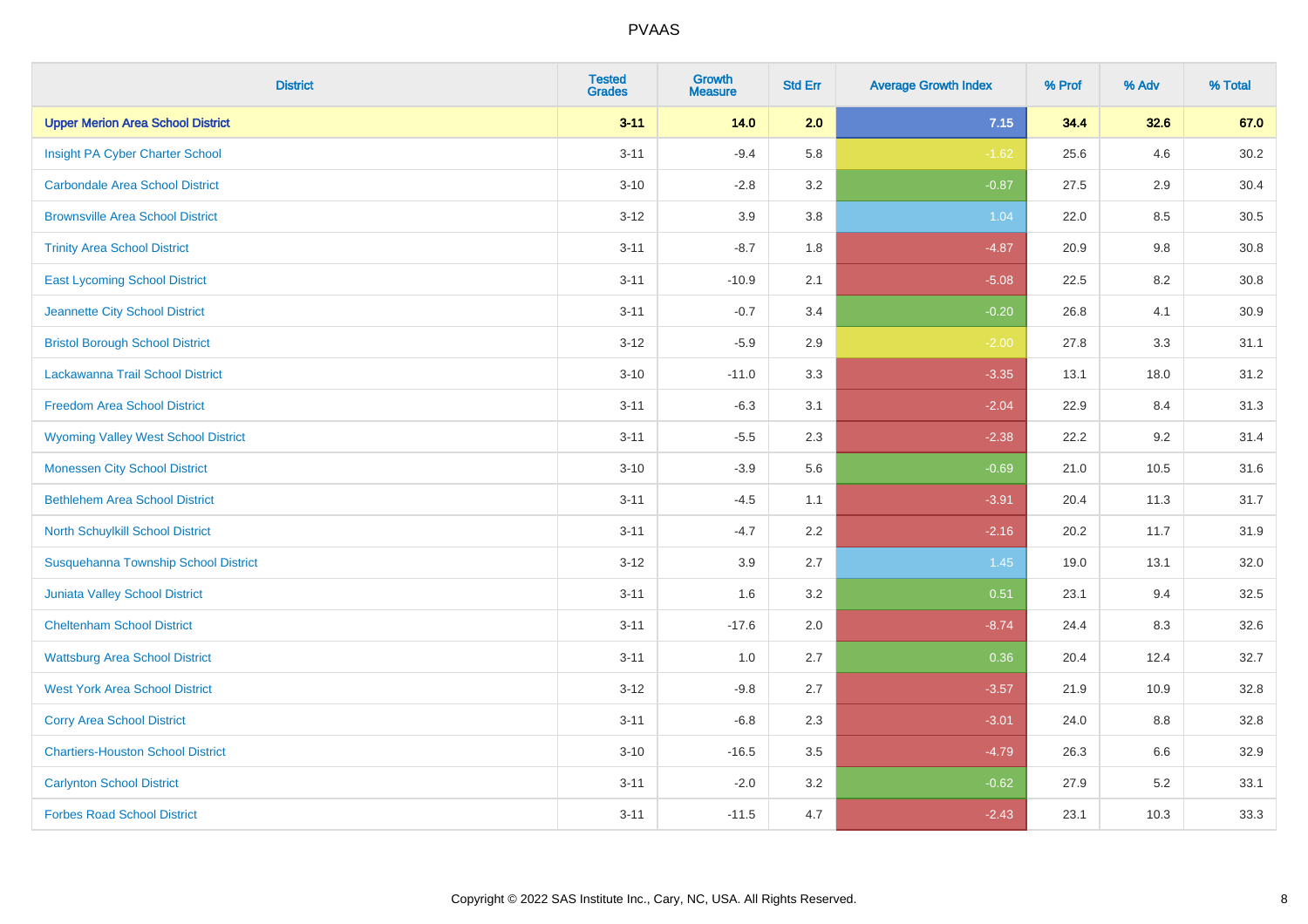| <b>District</b>                                | <b>Tested</b><br><b>Grades</b> | <b>Growth</b><br><b>Measure</b> | <b>Std Err</b> | <b>Average Growth Index</b> | % Prof | % Adv | % Total |
|------------------------------------------------|--------------------------------|---------------------------------|----------------|-----------------------------|--------|-------|---------|
| <b>Upper Merion Area School District</b>       | $3 - 11$                       | 14.0                            | 2.0            | 7.15                        | 34.4   | 32.6  | 67.0    |
| <b>Titusville Area School District</b>         | $3 - 11$                       | $-5.0$                          | 2.5            | $-1.98$                     | 26.5   | 6.8   | 33.3    |
| Harmony Area School District                   | $3 - 10$                       | $-5.7$                          | 5.0            | $-1.13$                     | 33.3   | 0.0   | 33.3    |
| <b>Berwick Area School District</b>            | $3 - 11$                       | $-6.9$                          | 2.4            | $-2.84$                     | 22.3   | 11.5  | 33.8    |
| Schuylkill Haven Area School District          | $3 - 11$                       | $-5.3$                          | 2.7            | $-1.96$                     | 22.2   | 11.6  | 33.8    |
| <b>Forest Area School District</b>             | $3 - 11$                       | $-1.8$                          | 4.7            | $-0.37$                     | 18.9   | 15.1  | 34.0    |
| <b>Interboro School District</b>               | $3 - 12$                       | $-8.4$                          | 2.0            | $-4.27$                     | 27.6   | 6.4   | 34.1    |
| <b>Milton Area School District</b>             | $3 - 11$                       | $-10.1$                         | 2.5            | $-4.04$                     | 23.0   | 11.3  | 34.2    |
| <b>Marion Center Area School District</b>      | $3 - 10$                       | 0.8                             | 2.9            | 0.27                        | 23.3   | 11.1  | 34.4    |
| <b>Millersburg Area School District</b>        | $3 - 11$                       | $-6.6$                          | 3.4            | $-1.92$                     | 24.1   | 10.3  | 34.5    |
| Lehigh Valley Charter High School For The Arts | $9 - 10$                       | $-11.8$                         | 2.5            | $-4.76$                     | 28.9   | 5.7   | 34.6    |
| <b>Tulpehocken Area School District</b>        | $3 - 12$                       | 1.0                             | 4.9            | 0.20                        | 11.5   | 23.1  | 34.6    |
| Jefferson-Morgan School District               | $3 - 10$                       | $-12.0$                         | 3.9            | $-3.09$                     | 28.6   | 6.1   | 34.7    |
| <b>Forest City Regional School District</b>    | $3 - 12$                       | $-1.2$                          | 3.6            | $-0.33$                     | 26.5   | 8.2   | 34.7    |
| <b>Towanda Area School District</b>            | $3 - 11$                       | $-4.0$                          | 2.6            | $-1.52$                     | 24.8   | 9.9   | 34.8    |
| <b>Southern Fulton School District</b>         | $3 - 11$                       | $-5.1$                          | 4.0            | $-1.29$                     | 21.7   | 13.0  | 34.8    |
| <b>Bensalem Township School District</b>       | $3 - 11$                       | 1.0                             | 1.6            | 0.63                        | 24.3   | 10.7  | 34.9    |
| <b>Eastern Lebanon County School District</b>  | $3 - 11$                       | 4.0                             | 2.1            | 1.89                        | 23.5   | 11.5  | 35.0    |
| East Stroudsburg Area School District          | $3 - 11$                       | $-4.9$                          | 1.4            | $-3.38$                     | 22.7   | 12.5  | 35.2    |
| <b>Cranberry Area School District</b>          | $3 - 12$                       | $-0.9$                          | 3.1            | $-0.29$                     | 25.5   | 9.7   | 35.2    |
| <b>Commodore Perry School District</b>         | $3 - 11$                       | $-10.4$                         | 4.5            | $-2.30$                     | 29.4   | 5.9   | 35.3    |
| <b>Ellwood City Area School District</b>       | $3 - 11$                       | $-12.5$                         | 3.1            | $-4.00$                     | 26.7   | 8.7   | 35.4    |
| <b>Laurel Highlands School District</b>        | $3 - 11$                       | $-3.8$                          | 2.3            | $-1.63$                     | 20.9   | 14.6  | 35.4    |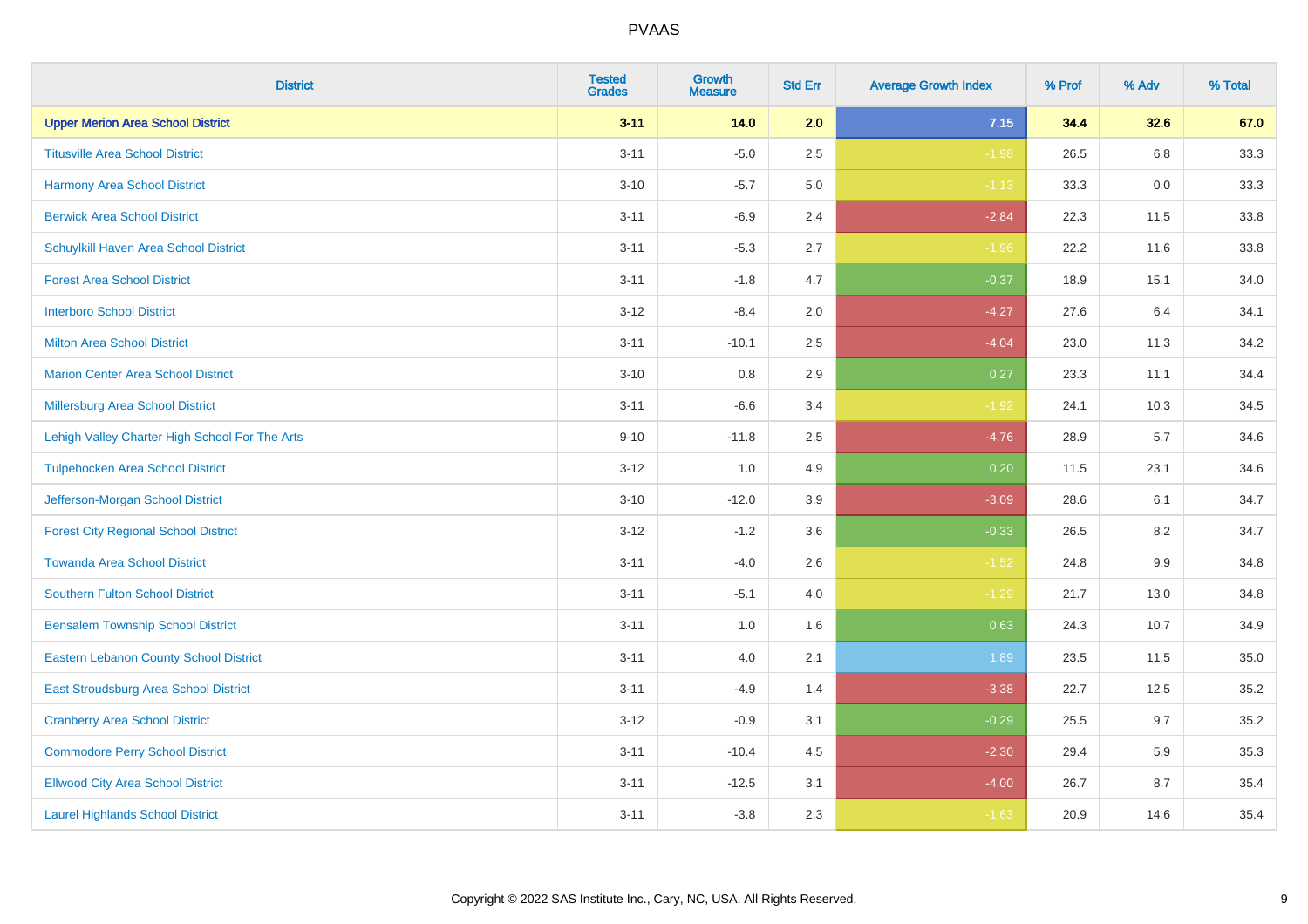| <b>District</b>                           | <b>Tested</b><br><b>Grades</b> | <b>Growth</b><br><b>Measure</b> | <b>Std Err</b> | <b>Average Growth Index</b> | % Prof | % Adv | % Total |
|-------------------------------------------|--------------------------------|---------------------------------|----------------|-----------------------------|--------|-------|---------|
| <b>Upper Merion Area School District</b>  | $3 - 11$                       | 14.0                            | 2.0            | 7.15                        | 34.4   | 32.6  | 67.0    |
| <b>Northeast Bradford School District</b> | $3 - 10$                       | $-5.0$                          | 3.7            | $-1.35$                     | 30.6   | 4.8   | 35.5    |
| <b>Somerset Area School District</b>      | $3 - 11$                       | $-7.6$                          | 2.4            | $-3.17$                     | 21.0   | 14.5  | 35.5    |
| <b>Upper Darby School District</b>        | $3 - 12$                       | 11.2                            | 1.4            | 8.28                        | 23.8   | 11.8  | 35.6    |
| <b>Panther Valley School District</b>     | $3-12$                         | $-13.3$                         | 3.2            | $-4.10$                     | 31.5   | 4.1   | 35.6    |
| <b>Centennial School District</b>         | $3 - 10$                       | 1.5                             | 1.5            | 0.98                        | 23.6   | 12.4  | 36.0    |
| <b>Brentwood Borough School District</b>  | $3 - 11$                       | 1.3                             | 3.0            | 0.44                        | 20.2   | 16.0  | 36.2    |
| <b>Mercer Area School District</b>        | $3 - 11$                       | 2.2                             | 3.1            | 0.70                        | 24.4   | 11.8  | 36.2    |
| <b>Mid Valley School District</b>         | $3 - 10$                       | $-11.1$                         | 2.7            | $-4.07$                     | 28.3   | 8.1   | 36.4    |
| <b>Reynolds School District</b>           | $3 - 10$                       | $-3.0$                          | 3.5            | $-0.87$                     | 27.3   | 9.1   | 36.4    |
| <b>Warren County School District</b>      | $3 - 11$                       | $-0.1$                          | 1.6            | $-0.06$                     | 26.7   | 9.7   | 36.4    |
| <b>Franklin Area School District</b>      | $3 - 11$                       | $-3.7$                          | 2.6            | $-1.43$                     | 30.5   | 5.9   | 36.4    |
| <b>Big Spring School District</b>         | $3 - 11$                       | $-9.8$                          | 2.3            | $-4.32$                     | 23.6   | 12.9  | 36.5    |
| <b>Montgomery Area School District</b>    | $3 - 11$                       | $-5.8$                          | 3.2            | $-1.83$                     | 25.0   | 11.5  | 36.5    |
| Southern Tioga School District            | $3 - 11$                       | $-0.1$                          | 2.8            | $-0.03$                     | 26.3   | 10.3  | 36.6    |
| <b>Greenville Area School District</b>    | $3 - 11$                       | $-13.2$                         | 3.0            | $-4.45$                     | 32.1   | 4.6   | 36.7    |
| <b>Canton Area School District</b>        | $3 - 11$                       | 8.4                             | 2.9            | 2.92                        | 13.8   | 23.0  | 36.8    |
| <b>Bethlehem-Center School District</b>   | $3 - 10$                       | 2.1                             | 3.5            | 0.59                        | 32.3   | 4.6   | 36.9    |
| <b>Salisbury Township School District</b> | $3 - 11$                       | 5.8                             | 3.6            | 1.62                        | 24.4   | 12.6  | 37.0    |
| <b>Ringgold School District</b>           | $3 - 11$                       | 2.9                             | 2.2            | 1.32                        | 23.8   | 13.3  | 37.1    |
| <b>Minersville Area School District</b>   | $3 - 11$                       | $-2.9$                          | 3.4            | $-0.86$                     | 27.4   | 9.7   | 37.1    |
| <b>Conneaut School District</b>           | $3-12$                         | $-2.3$                          | 2.6            | $-0.91$                     | 27.4   | 9.7   | 37.1    |
| <b>Easton Area School District</b>        | $3 - 12$                       | 6.3                             | 1.3            | 4.91                        | 24.1   | 13.0  | 37.1    |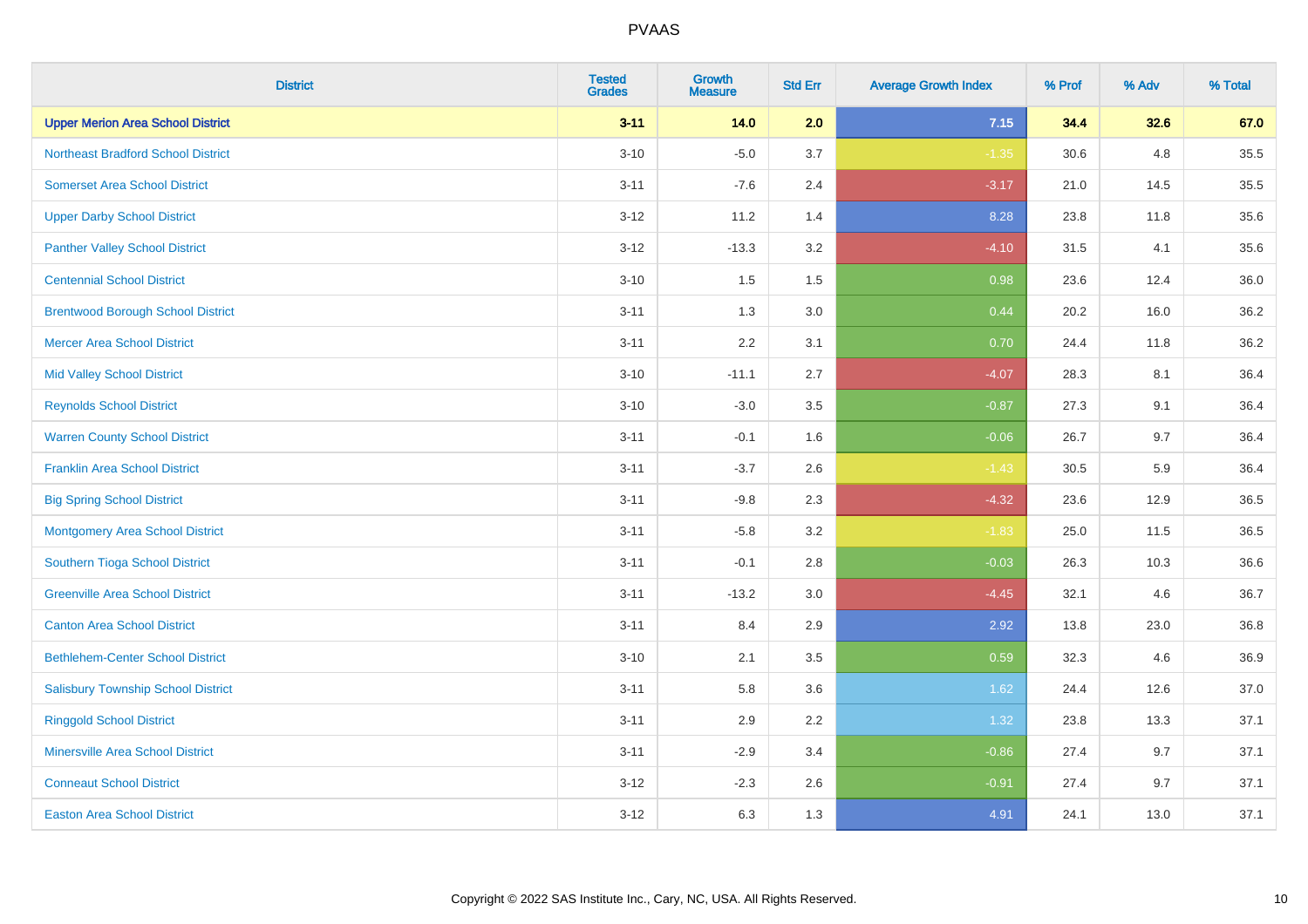| <b>District</b>                            | <b>Tested</b><br><b>Grades</b> | <b>Growth</b><br><b>Measure</b> | <b>Std Err</b> | <b>Average Growth Index</b> | % Prof | % Adv   | % Total |
|--------------------------------------------|--------------------------------|---------------------------------|----------------|-----------------------------|--------|---------|---------|
| <b>Upper Merion Area School District</b>   | $3 - 11$                       | 14.0                            | 2.0            | 7.15                        | 34.4   | 32.6    | 67.0    |
| <b>Butler Area School District</b>         | $3 - 11$                       | $-14.1$                         | 1.5            | $-9.60$                     | 26.4   | 11.1    | 37.5    |
| <b>Moshannon Valley School District</b>    | $3 - 10$                       | $-5.1$                          | 4.6            | $-1.12$                     | 25.0   | 12.5    | 37.5    |
| <b>Deer Lakes School District</b>          | $3 - 11$                       | $-10.0$                         | 2.5            | $-4.02$                     | 27.7   | $9.9\,$ | 37.6    |
| Southern Huntingdon County School District | $3 - 11$                       | $-5.9$                          | 3.4            | $-1.76$                     | 32.8   | 4.9     | 37.7    |
| <b>Riverside School District</b>           | $3 - 11$                       | $-6.2$                          | 2.7            | $-2.33$                     | 20.8   | 17.0    | 37.7    |
| <b>Yough School District</b>               | $3 - 10$                       | $-6.2$                          | 2.7            | $-2.27$                     | 28.9   | 8.8     | 37.7    |
| <b>Port Allegany School District</b>       | $3 - 11$                       | 6.5                             | 3.7            | 1.74                        | 26.4   | 11.3    | 37.7    |
| <b>Wellsboro Area School District</b>      | $3 - 11$                       | $-6.3$                          | 3.0            | $-2.08$                     | 24.4   | 13.4    | 37.8    |
| <b>Elk Lake School District</b>            | $3 - 11$                       | $-6.1$                          | 2.9            | $-2.12$                     | 26.3   | 11.6    | 37.9    |
| <b>Governor Mifflin School District</b>    | $3 - 11$                       | $-4.4$                          | 1.6            | $-2.69$                     | 30.3   | 7.7     | 38.0    |
| <b>Cambria Heights School District</b>     | $3 - 10$                       | $-6.2$                          | 2.9            | $-2.11$                     | 25.0   | 13.0    | 38.0    |
| <b>Chartiers Valley School District</b>    | $3 - 11$                       | $-9.1$                          | 2.1            | $-4.23$                     | 20.7   | 17.4    | 38.0    |
| <b>Central Dauphin School District</b>     | $3 - 11$                       | $-5.2$                          | 1.2            | $-4.24$                     | 29.3   | 8.7     | 38.0    |
| <b>Charleroi School District</b>           | $3 - 11$                       | $-4.3$                          | 2.7            | $-1.55$                     | 22.2   | 15.9    | 38.1    |
| <b>Bucks County Technical High School</b>  | $9 - 10$                       | $-2.9$                          | 2.2            | $-1.29$                     | 27.7   | 10.4    | 38.2    |
| Catasauqua Area School District            | $3 - 12$                       | $-7.3$                          | 2.8            | $-2.58$                     | 27.1   | 11.2    | 38.3    |
| <b>Bangor Area School District</b>         | $3 - 12$                       | $-1.2$                          | 2.0            | $-0.60$                     | 25.8   | 12.7    | 38.5    |
| <b>Southeastern Greene School District</b> | $3 - 10$                       | $-2.3$                          | 4.4            | $-0.53$                     | 29.0   | 9.7     | 38.7    |
| Philipsburg-Osceola Area School District   | $3 - 11$                       | 4.1                             | 3.0            | 1.37                        | 22.5   | 16.2    | 38.8    |
| <b>Pottsgrove School District</b>          | $3 - 11$                       | $-5.5$                          | 2.0            | $-2.78$                     | 28.6   | 10.3    | 38.8    |
| Salisbury-Elk Lick School District         | $3 - 11$                       | $-8.4$                          | 5.8            | $-1.45$                     | 33.3   | 5.6     | 38.9    |
| <b>Blue Ridge School District</b>          | $3 - 11$                       | 8.3                             | 3.7            | 2.24                        | 29.6   | 9.3     | 38.9    |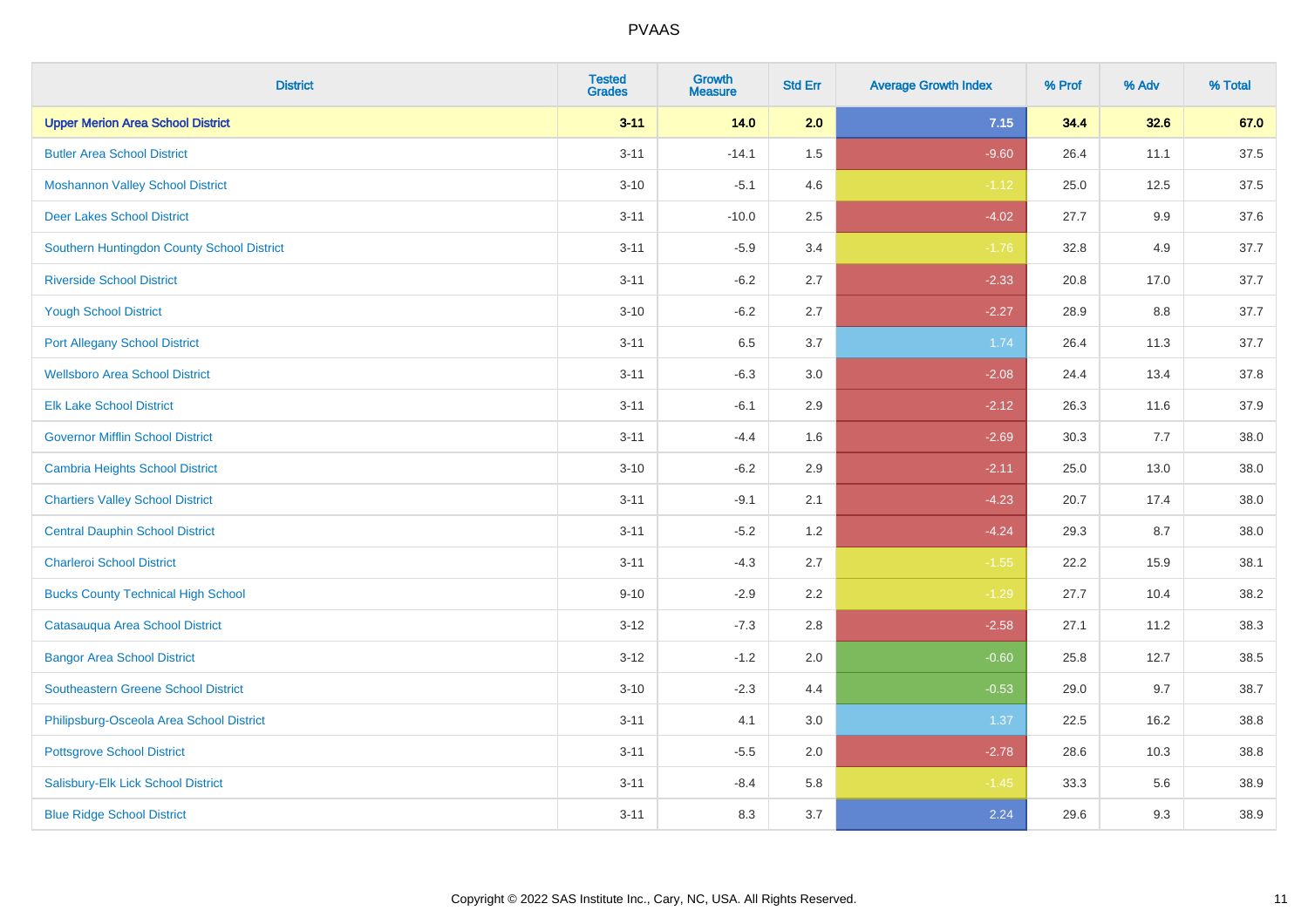| <b>District</b>                               | <b>Tested</b><br><b>Grades</b> | <b>Growth</b><br><b>Measure</b> | <b>Std Err</b> | <b>Average Growth Index</b> | % Prof | % Adv | % Total |
|-----------------------------------------------|--------------------------------|---------------------------------|----------------|-----------------------------|--------|-------|---------|
| <b>Upper Merion Area School District</b>      | $3 - 11$                       | 14.0                            | 2.0            | 7.15                        | 34.4   | 32.6  | 67.0    |
| <b>Pleasant Valley School District</b>        | $3 - 11$                       | $-3.3$                          | 1.8            | $-1.80$                     | 28.5   | 10.4  | 39.0    |
| <b>Uniontown Area School District</b>         | $3 - 11$                       | $-2.8$                          | 3.1            | $-0.91$                     | 31.7   | 7.3   | 39.0    |
| <b>Forest Hills School District</b>           | $3 - 11$                       | 1.8                             | 2.5            | 0.71                        | 28.8   | 10.3  | 39.1    |
| <b>Penn-Delco School District</b>             | $3 - 11$                       | 1.3                             | 1.8            | 0.75                        | 26.5   | 12.6  | 39.1    |
| <b>Shikellamy School District</b>             | $3 - 10$                       | $-8.3$                          | 2.4            | $-3.42$                     | 20.8   | 18.5  | 39.2    |
| Selinsgrove Area School District              | $3 - 12$                       | $-5.7$                          | 2.1            | $-2.74$                     | 25.4   | 13.9  | 39.2    |
| <b>Troy Area School District</b>              | $3 - 10$                       | $-4.7$                          | 3.2            | $-1.46$                     | 22.8   | 16.5  | 39.2    |
| Northern Lehigh School District               | $3-12$                         | 6.1                             | 2.5            | 2.42                        | 21.4   | 18.0  | 39.3    |
| <b>Chambersburg Area School District</b>      | $3 - 11$                       | $-5.6$                          | 1.3            | $-4.42$                     | 24.2   | 15.2  | 39.4    |
| <b>Cameron County School District</b>         | $3 - 12$                       | $-5.0$                          | 4.4            | $-1.12$                     | 34.9   | 4.8   | 39.7    |
| <b>Ligonier Valley School District</b>        | $3 - 11$                       | $-10.8$                         | 3.1            | $-3.43$                     | 34.1   | 5.8   | 39.9    |
| <b>Tri-Valley School District</b>             | $3 - 10$                       | $-2.7$                          | 3.9            | $-0.69$                     | 31.0   | 9.5   | 40.5    |
| <b>Union City Area School District</b>        | $3 - 12$                       | $-8.7$                          | 3.3            | $-2.59$                     | 29.7   | 10.9  | 40.6    |
| <b>Susquehanna Community School District</b>  | $3 - 11$                       | $-4.5$                          | 3.8            | $-1.19$                     | 31.9   | 8.8   | 40.7    |
| <b>Derry Area School District</b>             | $3 - 11$                       | $-11.8$                         | 2.6            | $-4.53$                     | 34.8   | 6.1   | 40.9    |
| Lehigh Career & Technical Institute           | $10 - 12$                      | $-0.7$                          | 6.3            | $-0.11$                     | 36.4   | 4.6   | 40.9    |
| <b>Keystone Oaks School District</b>          | $3 - 11$                       | $-7.2$                          | 2.3            | $-3.14$                     | 30.0   | 11.1  | 41.0    |
| <b>Weatherly Area School District</b>         | $3 - 11$                       | $-5.8$                          | 4.0            | $-1.44$                     | 32.1   | 8.9   | 41.1    |
| <b>Shanksville-Stonycreek School District</b> | $3 - 10$                       | $-8.6$                          | 5.5            | $-1.55$                     | 17.6   | 23.5  | 41.2    |
| <b>Kiski Area School District</b>             | $3 - 11$                       | $-4.0$                          | 2.0            | $-1.99$                     | 23.1   | 18.2  | 41.3    |
| <b>Purchase Line School District</b>          | $3 - 12$                       | 4.3                             | 3.3            | 1.30                        | 32.3   | 9.0   | 41.4    |
| <b>Pittston Area School District</b>          | $3 - 11$                       | $-8.2$                          | 2.2            | $-3.75$                     | 26.7   | 14.8  | 41.5    |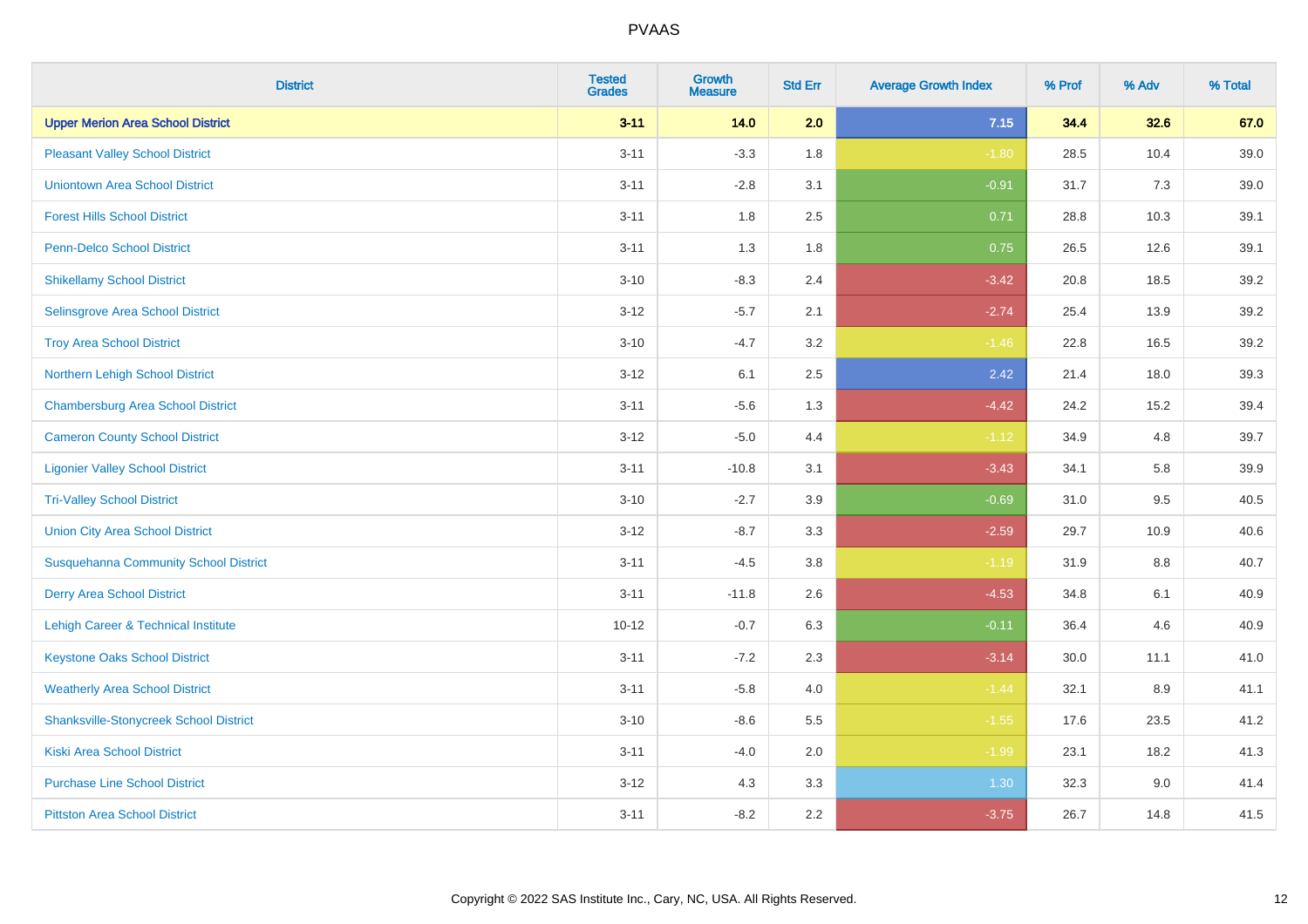| <b>District</b>                                    | <b>Tested</b><br><b>Grades</b> | <b>Growth</b><br><b>Measure</b> | <b>Std Err</b> | <b>Average Growth Index</b> | % Prof | % Adv   | % Total |
|----------------------------------------------------|--------------------------------|---------------------------------|----------------|-----------------------------|--------|---------|---------|
| <b>Upper Merion Area School District</b>           | $3 - 11$                       | 14.0                            | 2.0            | 7.15                        | 34.4   | 32.6    | 67.0    |
| <b>Wyoming Area School District</b>                | $3 - 10$                       | $-5.5$                          | 2.5            | $-2.21$                     | 32.0   | 9.6     | 41.6    |
| <b>West Middlesex Area School District</b>         | $3 - 10$                       | $-7.4$                          | 3.5            | $-2.11$                     | 32.0   | 9.6     | 41.6    |
| <b>Northern Potter School District</b>             | $3 - 12$                       | 6.8                             | 4.6            | 1.48                        | 30.6   | 11.1    | 41.7    |
| <b>Old Forge School District</b>                   | $3-12$                         | $-11.3$                         | 3.1            | $-3.62$                     | 28.6   | 13.2    | 41.8    |
| <b>School Lane Charter School</b>                  | $3 - 11$                       | 2.6                             | 3.6            | 0.72                        | 23.1   | 18.7    | 41.8    |
| <b>Keystone Central School District</b>            | $3 - 11$                       | 3.6                             | 1.8            | 2.04                        | 27.1   | 14.6    | 41.8    |
| <b>Juniata County School District</b>              | $3 - 12$                       | 7.7                             | 2.0            | 3.81                        | 22.9   | 18.9    | 41.8    |
| <b>Collegium Charter School</b>                    | $3 - 10$                       | 21.2                            | 2.6            | 8.18                        | 25.4   | 16.4    | 41.8    |
| Northern Tioga School District                     | $3 - 12$                       | 6.8                             | 2.6            | 2.64                        | 25.0   | 16.9    | 41.9    |
| <b>Neshannock Township School District</b>         | $3 - 10$                       | $-12.5$                         | 2.7            | $-4.73$                     | 29.0   | 13.0    | 42.0    |
| Mount Pleasant Area School District                | $3 - 11$                       | $-5.4$                          | 2.3            | $-2.37$                     | 33.3   | 8.7     | 42.0    |
| <b>Oxford Area School District</b>                 | $3 - 11$                       | $-3.1$                          | 1.8            | $-1.77$                     | 27.5   | 14.5    | 42.0    |
| <b>Avella Area School District</b>                 | $3-12$                         | 1.6                             | 4.7            | 0.34                        | 34.8   | $7.2\,$ | 42.0    |
| <b>Grove City Area School District</b>             | $3 - 12$                       | $-8.8$                          | 2.3            | $-3.89$                     | 25.6   | 16.4    | 42.0    |
| <b>Crawford Central School District</b>            | $3 - 11$                       | 5.7                             | 2.1            | 2.71                        | 26.4   | 15.8    | 42.1    |
| <b>Oil City Area School District</b>               | $3 - 11$                       | 8.6                             | 2.4            | 3.56                        | 29.1   | 13.1    | 42.2    |
| <b>Solanco School District</b>                     | $3 - 11$                       | 2.2                             | 1.8            | 1.18                        | 27.2   | 15.0    | 42.3    |
| <b>Northgate School District</b>                   | $3 - 11$                       | $-3.0$                          | 3.4            | $-0.85$                     | 35.6   | 6.8     | 42.4    |
| <b>Commonwealth Charter Academy Charter School</b> | $3 - 10$                       | 4.2                             | 1.6            | 2.68                        | 27.0   | 15.6    | 42.5    |
| <b>Conrad Weiser Area School District</b>          | $3 - 11$                       | 7.1                             | 2.1            | 3.34                        | 28.2   | 14.4    | 42.6    |
| New Brighton Area School District                  | $3 - 11$                       | $-2.1$                          | 3.2            | $-0.65$                     | 31.5   | 11.1    | 42.6    |
| <b>Central Greene School District</b>              | $3 - 11$                       | $-0.4$                          | 2.5            | $-0.15$                     | 27.8   | 14.8    | 42.6    |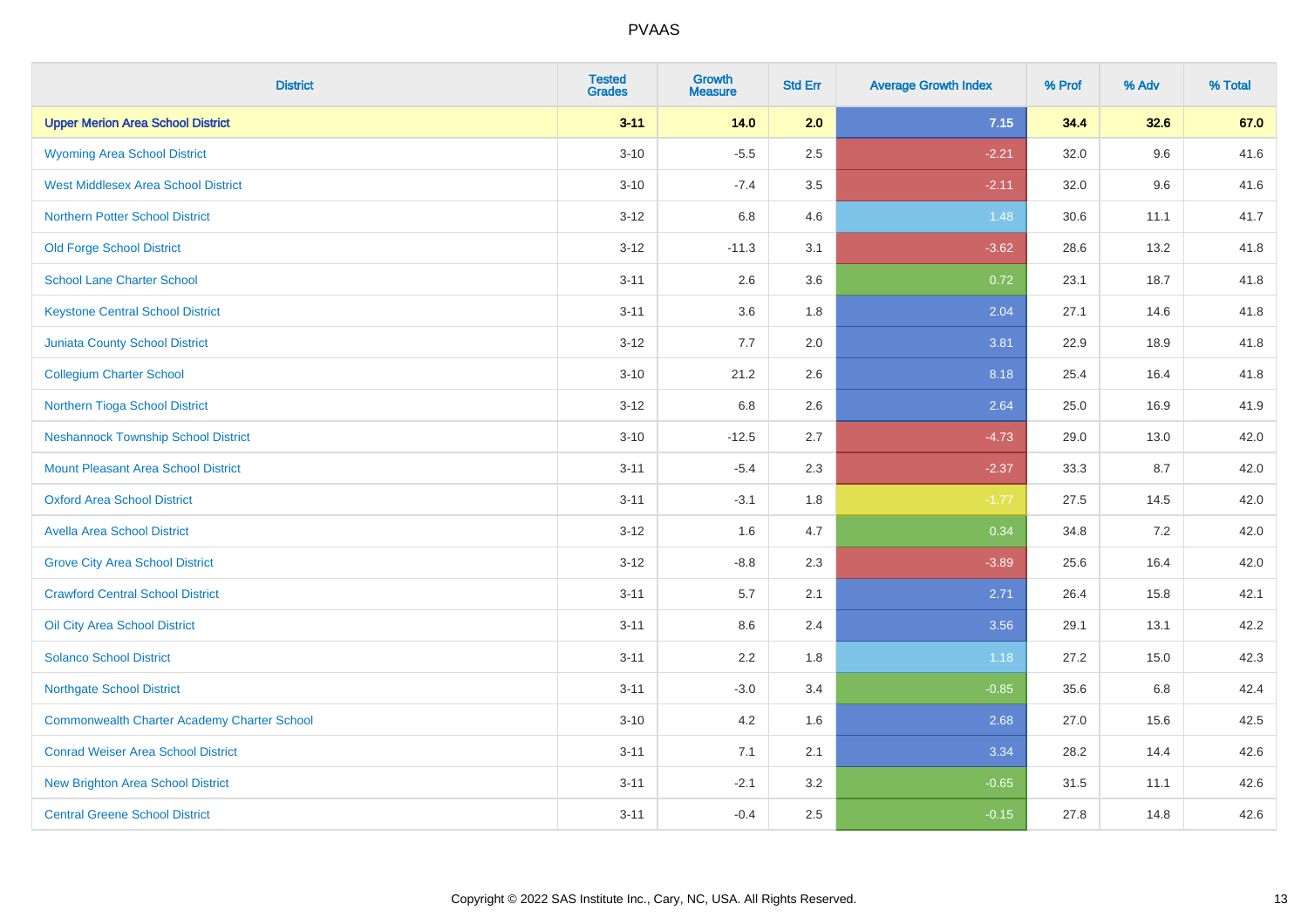| <b>District</b>                             | <b>Tested</b><br><b>Grades</b> | <b>Growth</b><br><b>Measure</b> | <b>Std Err</b> | <b>Average Growth Index</b> | % Prof | % Adv | % Total |
|---------------------------------------------|--------------------------------|---------------------------------|----------------|-----------------------------|--------|-------|---------|
| <b>Upper Merion Area School District</b>    | $3 - 11$                       | 14.0                            | 2.0            | 7.15                        | 34.4   | 32.6  | 67.0    |
| Leechburg Area School District              | $3 - 11$                       | 7.0                             | 3.9            | 1.79                        | 37.7   | 4.9   | 42.6    |
| <b>Ridley School District</b>               | $3 - 12$                       | 0.3                             | 1.6            | 0.21                        | 32.0   | 10.7  | 42.6    |
| <b>Kennett Consolidated School District</b> | $3 - 11$                       | $-10.4$                         | 1.7            | $-6.27$                     | 28.7   | 14.0  | 42.7    |
| <b>Exeter Township School District</b>      | $3 - 11$                       | $-1.0$                          | 1.7            | $-0.58$                     | 27.2   | 15.6  | 42.8    |
| <b>Altoona Area School District</b>         | $3 - 12$                       | 0.1                             | 1.5            | 0.07                        | 29.0   | 13.8  | 42.8    |
| <b>West Greene School District</b>          | $3 - 11$                       | $-8.1$                          | 3.9            | $-2.08$                     | 31.0   | 11.9  | 42.9    |
| <b>Union Area School District</b>           | $3 - 11$                       | $-6.5$                          | 3.8            | $-1.70$                     | 30.6   | 12.2  | 42.9    |
| <b>Millville Area School District</b>       | $3-12$                         | $-5.6$                          | 4.4            | $-1.26$                     | 31.4   | 11.4  | 42.9    |
| <b>Highlands School District</b>            | $3 - 11$                       | $-1.3$                          | 2.3            | $-0.55$                     | 32.6   | 10.5  | 43.0    |
| Northern Bedford County School District     | $3 - 11$                       | $-2.3$                          | 3.3            | $-0.69$                     | 26.2   | 16.9  | 43.1    |
| <b>Penn Cambria School District</b>         | $3 - 11$                       | $-4.5$                          | 2.4            | $-1.86$                     | 27.3   | 15.8  | 43.2    |
| Octorara Area School District               | $3 - 11$                       | $-7.5$                          | 3.2            | $-2.35$                     | 26.1   | 17.0  | 43.2    |
| <b>Allegheny Valley School District</b>     | $3 - 11$                       | $-1.9$                          | 3.9            | $-0.48$                     | 31.8   | 11.4  | 43.2    |
| Southern Columbia Area School District      | $3 - 11$                       | $-8.5$                          | 3.0            | $-2.83$                     | 30.5   | 12.8  | 43.3    |
| <b>Apollo-Ridge School District</b>         | $3 - 12$                       | 9.5                             | $3.0\,$        | 3.23                        | 34.0   | 9.4   | 43.4    |
| <b>Lakeland School District</b>             | $3 - 11$                       | 13.3                            | 2.8            | 4.80                        | 22.2   | 21.2  | 43.4    |
| <b>Northwest Area School District</b>       | $3 - 10$                       | $-3.2$                          | 3.3            | $-0.97$                     | 30.4   | 13.0  | 43.5    |
| <b>Hamburg Area School District</b>         | $3 - 11$                       | 0.6                             | 2.4            | 0.25                        | 28.0   | 15.5  | 43.6    |
| <b>Bentworth School District</b>            | $3 - 11$                       | 7.0                             | 3.0            | 2.36                        | 26.6   | 17.0  | 43.6    |
| <b>Greensburg Salem School District</b>     | $3 - 11$                       | $-6.9$                          | 2.2            | $-3.06$                     | 30.3   | 13.3  | 43.6    |
| <b>Austin Area School District</b>          | $3 - 11$                       | 2.6                             | 6.0            | 0.43                        | 25.0   | 18.8  | 43.8    |
| <b>Pine Grove Area School District</b>      | $3 - 11$                       | $-1.1$                          | 3.0            | $-0.36$                     | 29.5   | 14.3  | 43.8    |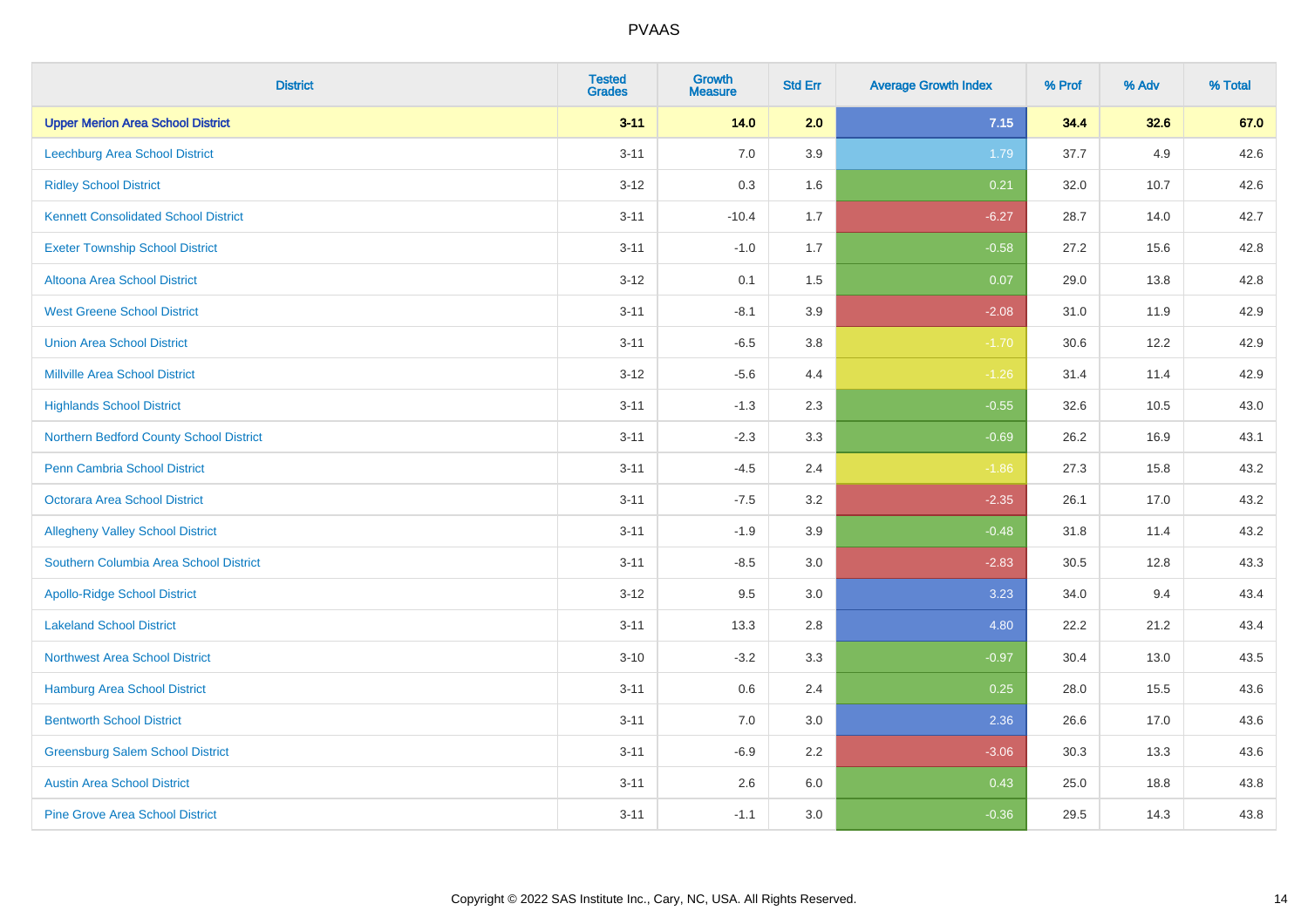| <b>District</b>                          | <b>Tested</b><br><b>Grades</b> | <b>Growth</b><br><b>Measure</b> | <b>Std Err</b> | <b>Average Growth Index</b> | % Prof | % Adv | % Total |
|------------------------------------------|--------------------------------|---------------------------------|----------------|-----------------------------|--------|-------|---------|
| <b>Upper Merion Area School District</b> | $3 - 11$                       | 14.0                            | 2.0            | 7.15                        | 34.4   | 32.6  | 67.0    |
| <b>Agora Cyber Charter School</b>        | $3 - 11$                       | 14.6                            | 2.4            | 6.03                        | 24.7   | 19.5  | 44.2    |
| <b>Chestnut Ridge School District</b>    | $3 - 12$                       | 4.0                             | 2.9            | 1.38                        | 33.2   | 11.0  | 44.2    |
| <b>Susquenita School District</b>        | $3 - 11$                       | $-5.9$                          | 2.6            | $-2.28$                     | 30.6   | 13.9  | 44.4    |
| <b>Smethport Area School District</b>    | $3 - 12$                       | 5.8                             | 3.8            | 1.52                        | 24.6   | 20.0  | 44.6    |
| <b>Fort Cherry School District</b>       | $3 - 10$                       | $-0.7$                          | 3.1            | $-0.21$                     | 30.6   | 14.1  | 44.7    |
| <b>Steel Valley School District</b>      | $3 - 11$                       | 11.1                            | 3.3            | 3.33                        | 34.8   | 10.1  | 44.9    |
| <b>Elizabeth Forward School District</b> | $3 - 11$                       | $-5.5$                          | 2.5            | $-2.25$                     | 32.2   | 12.8  | 45.0    |
| <b>Shaler Area School District</b>       | $3 - 11$                       | $-2.1$                          | 1.8            | $-1.18$                     | 32.0   | 13.0  | 45.0    |
| <b>Clarion Area School District</b>      | $3 - 11$                       | 3.2                             | 3.7            | 0.88                        | 31.7   | 13.3  | 45.0    |
| <b>South Park School District</b>        | $3 - 11$                       | $-8.8$                          | 2.5            | $-3.46$                     | 28.1   | 17.0  | 45.2    |
| Huntingdon Area School District          | $3 - 11$                       | 5.8                             | 2.6            | 2.28                        | 27.8   | 17.4  | 45.2    |
| <b>Upper Perkiomen School District</b>   | $3 - 11$                       | 5.7                             | 1.9            | 3.04                        | 25.4   | 19.9  | 45.4    |
| <b>Burrell School District</b>           | $3 - 11$                       | $-1.5$                          | 3.3            | $-0.44$                     | 27.8   | 17.7  | 45.6    |
| <b>Mohawk Area School District</b>       | $3 - 11$                       | $-10.5$                         | 2.8            | $-3.75$                     | 35.1   | 10.6  | 45.7    |
| <b>Hatboro-Horsham School District</b>   | $3 - 11$                       | $-2.7$                          | 1.6            | $-1.65$                     | 27.9   | 17.9  | 45.8    |
| Mifflinburg Area School District         | $3 - 11$                       | $-6.0$                          | 2.1            | $-2.87$                     | 32.7   | 13.3  | 46.0    |
| <b>Laurel School District</b>            | $3 - 11$                       | 13.0                            | 3.1            | 4.19                        | 30.3   | 15.7  | 46.1    |
| Northwestern School District             | $3 - 11$                       | $-14.6$                         | 3.2            | $-4.51$                     | 32.5   | 13.7  | 46.2    |
| <b>North Star School District</b>        | $3 - 11$                       | 1.1                             | 3.3            | 0.34                        | 26.2   | 20.0  | 46.2    |
| <b>North Hills School District</b>       | $3 - 11$                       | $-15.8$                         | 1.8            | $-8.84$                     | 26.4   | 19.8  | 46.2    |
| <b>Shippensburg Area School District</b> | $3 - 11$                       | 0.5                             | 1.8            | 0.26                        | 23.5   | 22.8  | 46.3    |
| <b>Otto-Eldred School District</b>       | $3 - 11$                       | $-0.5$                          | 3.5            | $-0.13$                     | 35.8   | 10.5  | 46.3    |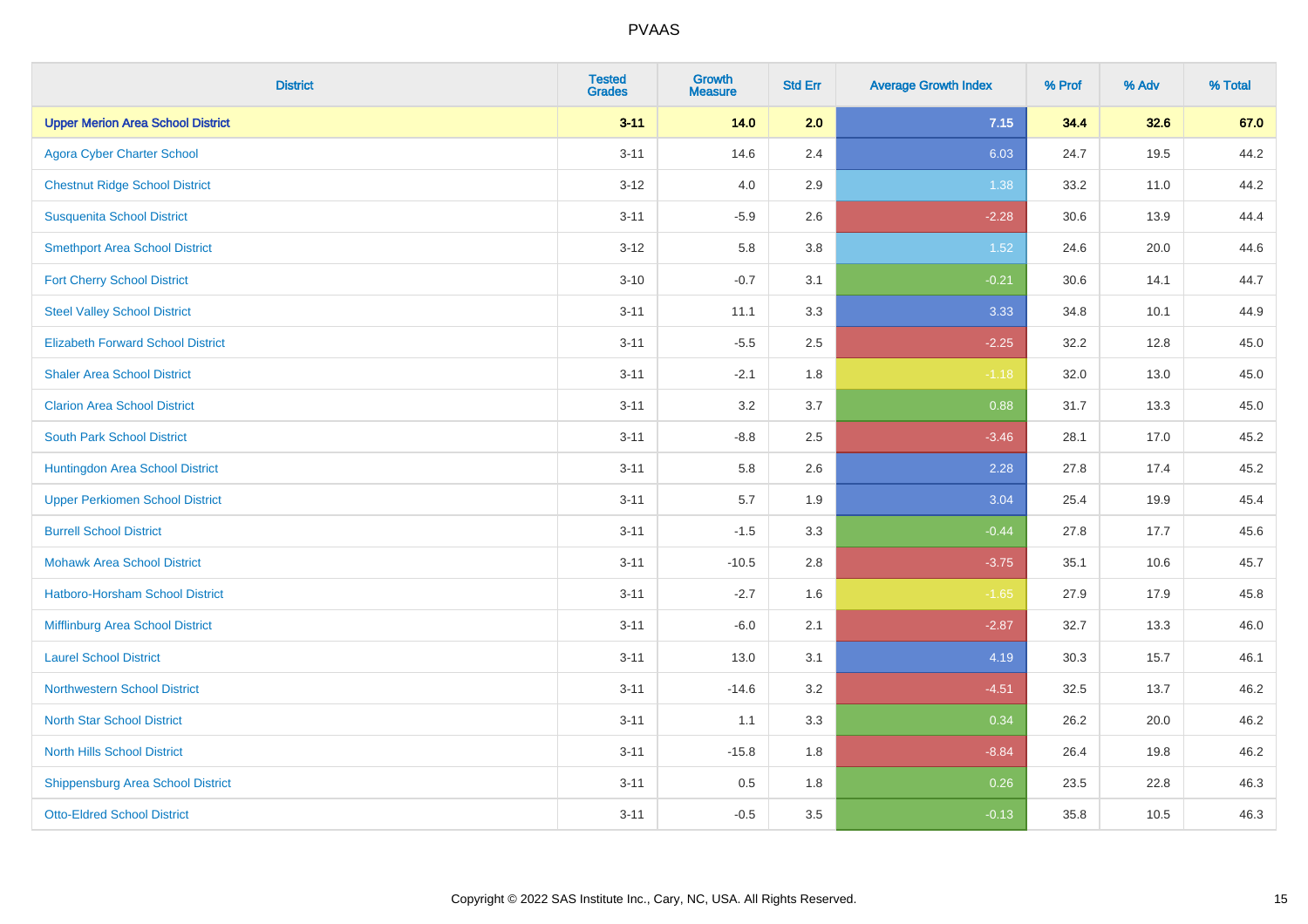| <b>District</b>                           | <b>Tested</b><br><b>Grades</b> | <b>Growth</b><br><b>Measure</b> | <b>Std Err</b> | <b>Average Growth Index</b> | % Prof | % Adv | % Total |
|-------------------------------------------|--------------------------------|---------------------------------|----------------|-----------------------------|--------|-------|---------|
| <b>Upper Merion Area School District</b>  | $3 - 11$                       | 14.0                            | 2.0            | 7.15                        | 34.4   | 32.6  | 67.0    |
| <b>Jamestown Area School District</b>     | $3 - 11$                       | $-9.5$                          | 4.1            | $-2.33$                     | 41.5   | 4.9   | 46.3    |
| <b>Eastern York School District</b>       | $3 - 11$                       | $-6.2$                          | 2.3            | $-2.70$                     | 27.8   | 18.5  | 46.4    |
| <b>MaST Community Charter School</b>      | $3 - 10$                       | $-0.9$                          | 2.5            | $-0.34$                     | 25.0   | 21.6  | 46.6    |
| <b>Baldwin-Whitehall School District</b>  | $3 - 11$                       | $-5.5$                          | 1.9            | $-2.93$                     | 32.0   | 14.7  | 46.7    |
| <b>Hopewell Area School District</b>      | $3 - 11$                       | 0.8                             | 2.6            | 0.31                        | 34.5   | 12.4  | 46.9    |
| Renaissance Academy Charter School        | $3 - 11$                       | $-5.6$                          | 3.1            | $-1.79$                     | 28.4   | 18.5  | 46.9    |
| <b>Western Wayne School District</b>      | $3 - 11$                       | 3.6                             | 2.6            | 1.39                        | 30.8   | 16.2  | 47.0    |
| <b>West Shore School District</b>         | $3-12$                         | 2.2                             | 1.3            | 1.68                        | 31.8   | 15.2  | 47.1    |
| <b>Penn Manor School District</b>         | $3 - 11$                       | 7.1                             | 1.5            | 4.82                        | 26.7   | 20.5  | 47.2    |
| Karns City Area School District           | $3 - 11$                       | $-7.2$                          | 2.6            | $-2.71$                     | 26.4   | 20.8  | 47.2    |
| <b>Athens Area School District</b>        | $3 - 11$                       | 2.6                             | 2.3            | 1.11                        | 34.9   | 12.3  | 47.3    |
| <b>Bald Eagle Area School District</b>    | $3 - 11$                       | 7.6                             | 2.5            | 3.00                        | 31.6   | 15.6  | 47.3    |
| <b>Hempfield Area School District</b>     | $3 - 12$                       | $-10.2$                         | 1.6            | $-6.37$                     | 28.1   | 19.2  | 47.3    |
| <b>Carlisle Area School District</b>      | $3 - 11$                       | $-5.2$                          | 1.7            | $-2.99$                     | 28.0   | 19.3  | 47.3    |
| <b>Everett Area School District</b>       | $3 - 11$                       | $-1.1$                          | 3.1            | $-0.34$                     | 34.2   | 13.2  | 47.4    |
| Johnsonburg Area School District          | $3 - 11$                       | 5.0                             | 3.9            | $1.27$                      | 35.5   | 11.8  | 47.4    |
| <b>Wallenpaupack Area School District</b> | $3 - 11$                       | 8.8                             | 2.1            | 4.28                        | 28.5   | 18.9  | 47.4    |
| <b>West Perry School District</b>         | $3 - 11$                       | 11.0                            | 2.3            | 4.76                        | 26.9   | 20.5  | 47.4    |
| Northern York County School District      | $3 - 11$                       | 8.4                             | 1.8            | 4.63                        | 24.3   | 23.1  | 47.4    |
| South Middleton School District           | $3 - 11$                       | 4.4                             | 2.2            | 1.95                        | 31.1   | 16.4  | 47.5    |
| <b>Punxsutawney Area School District</b>  | $3 - 11$                       | 15.8                            | 2.7            | 5.83                        | 18.6   | 29.0  | 47.6    |
| Portage Area School District              | $3 - 10$                       | $-0.5$                          | 3.3            | $-0.14$                     | 27.0   | 20.6  | 47.6    |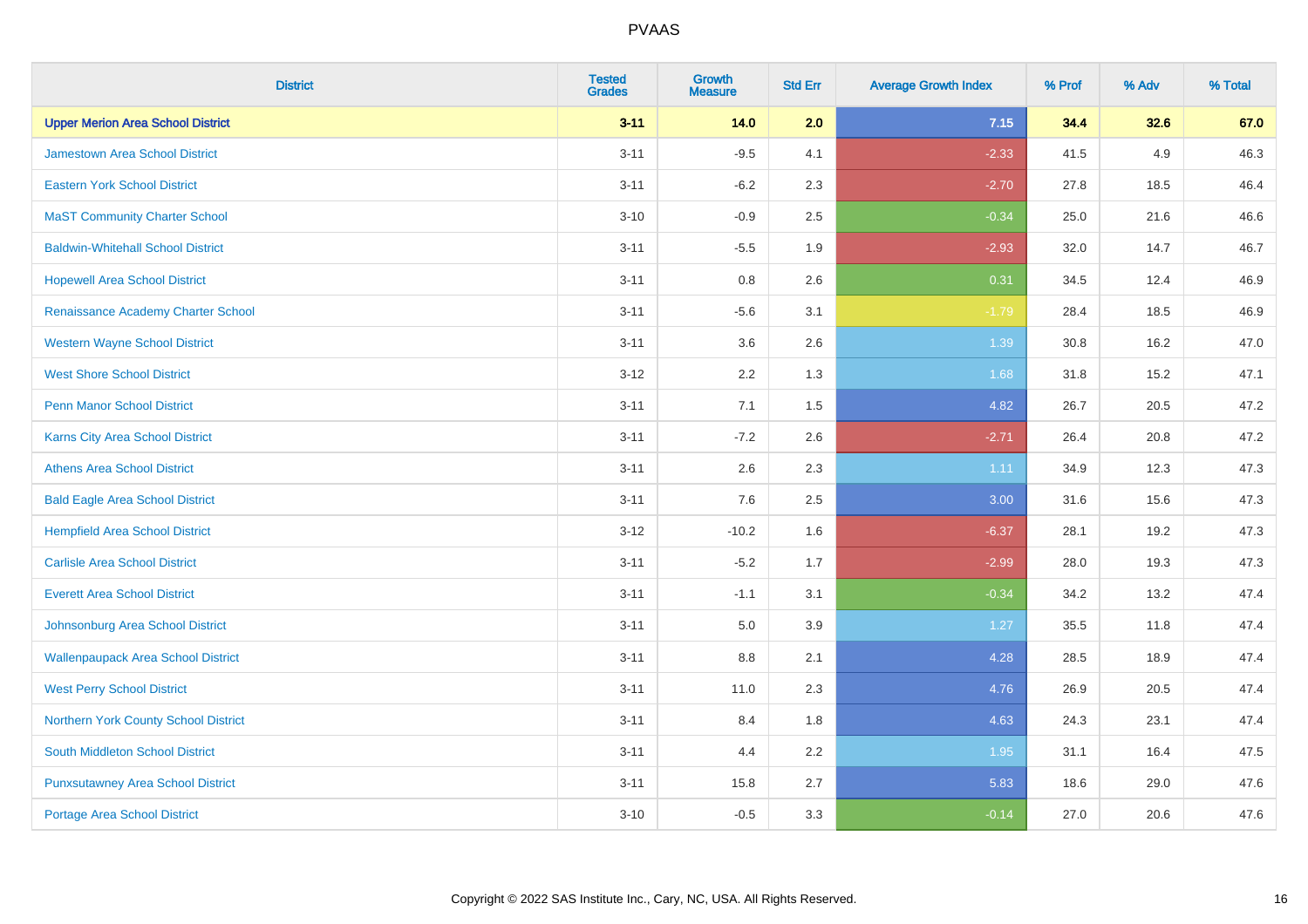| <b>District</b>                                    | <b>Tested</b><br><b>Grades</b> | <b>Growth</b><br><b>Measure</b> | <b>Std Err</b> | <b>Average Growth Index</b> | % Prof | % Adv | % Total |
|----------------------------------------------------|--------------------------------|---------------------------------|----------------|-----------------------------|--------|-------|---------|
| <b>Upper Merion Area School District</b>           | $3 - 11$                       | 14.0                            | 2.0            | 7.15                        | 34.4   | 32.6  | 67.0    |
| Northampton Area School District                   | $3 - 11$                       | 3.2                             | 1.5            | 2.05                        | 29.8   | 17.9  | 47.7    |
| <b>Hollidaysburg Area School District</b>          | $3 - 11$                       | $-2.7$                          | 1.6            | $-1.64$                     | 32.6   | 15.2  | 47.8    |
| <b>Tunkhannock Area School District</b>            | $3 - 11$                       | 1.4                             | 2.0            | 0.71                        | 29.8   | 18.1  | 47.9    |
| <b>Bradford Area School District</b>               | $3 - 12$                       | $-1.8$                          | 2.3            | $-0.79$                     | 31.2   | 16.7  | 47.9    |
| <b>Penncrest School District</b>                   | $3 - 11$                       | 6.0                             | 1.9            | 3.24                        | 31.1   | 16.9  | 48.0    |
| <b>Westmont Hilltop School District</b>            | $3 - 11$                       | $-1.0$                          | 2.8            | $-0.36$                     | 33.3   | 14.7  | 48.0    |
| <b>Reach Cyber Charter School</b>                  | $3 - 11$                       | 1.4                             | 3.6            | 0.40                        | 32.9   | 15.2  | 48.1    |
| <b>Palisades School District</b>                   | $3 - 11$                       | 7.7                             | 2.9            | 2.66                        | 27.8   | 20.3  | 48.1    |
| <b>Lincoln Park Performing Arts Charter School</b> | $7 - 11$                       | $-14.9$                         | 2.7            | $-5.45$                     | 39.3   | 8.9   | 48.2    |
| <b>Clarion-Limestone Area School District</b>      | $3 - 12$                       | $-10.0$                         | 3.6            | $-2.76$                     | 28.3   | 20.0  | 48.3    |
| <b>Lake-Lehman School District</b>                 | $3 - 11$                       | 14.9                            | 2.8            | 5.34                        | 25.8   | 22.5  | 48.3    |
| <b>Gettysburg Area School District</b>             | $3 - 11$                       | $-6.0$                          | 2.0            | $-3.02$                     | 28.8   | 19.6  | 48.5    |
| <b>Annville-Cleona School District</b>             | $3 - 12$                       | 1.1                             | 2.4            | 0.45                        | 34.8   | 13.6  | 48.5    |
| <b>Palmerton Area School District</b>              | $3 - 11$                       | $-0.9$                          | 2.7            | $-0.34$                     | 34.3   | 14.3  | 48.6    |
| <b>Cornwall-Lebanon School District</b>            | $3 - 11$                       | 8.2                             | 1.6            | 5.24                        | 28.0   | 20.5  | 48.6    |
| <b>Girard School District</b>                      | $3 - 11$                       | $-12.3$                         | 2.6            | $-4.76$                     | 29.7   | 18.9  | 48.6    |
| <b>Stroudsburg Area School District</b>            | $3 - 11$                       | 7.5                             | 1.6            | 4.70                        | 30.4   | 18.3  | 48.7    |
| <b>Ephrata Area School District</b>                | $3 - 11$                       | $6.8\,$                         | 1.7            | 4.08                        | 31.6   | 17.1  | 48.8    |
| <b>Fort Leboeuf School District</b>                | $3 - 11$                       | 3.5                             | 2.2            | 1.58                        | 32.0   | 16.8  | 48.8    |
| <b>Southmoreland School District</b>               | $3 - 11$                       | $-12.5$                         | 3.1            | $-4.04$                     | 33.3   | 15.5  | 48.8    |
| <b>Western Beaver County School District</b>       | $3 - 11$                       | $-9.3$                          | 4.2            | $-2.20$                     | 45.1   | 3.9   | 49.0    |
| <b>Newport School District</b>                     | $3 - 12$                       | 3.8                             | 3.3            | 1.17                        | 38.8   | 10.4  | 49.2    |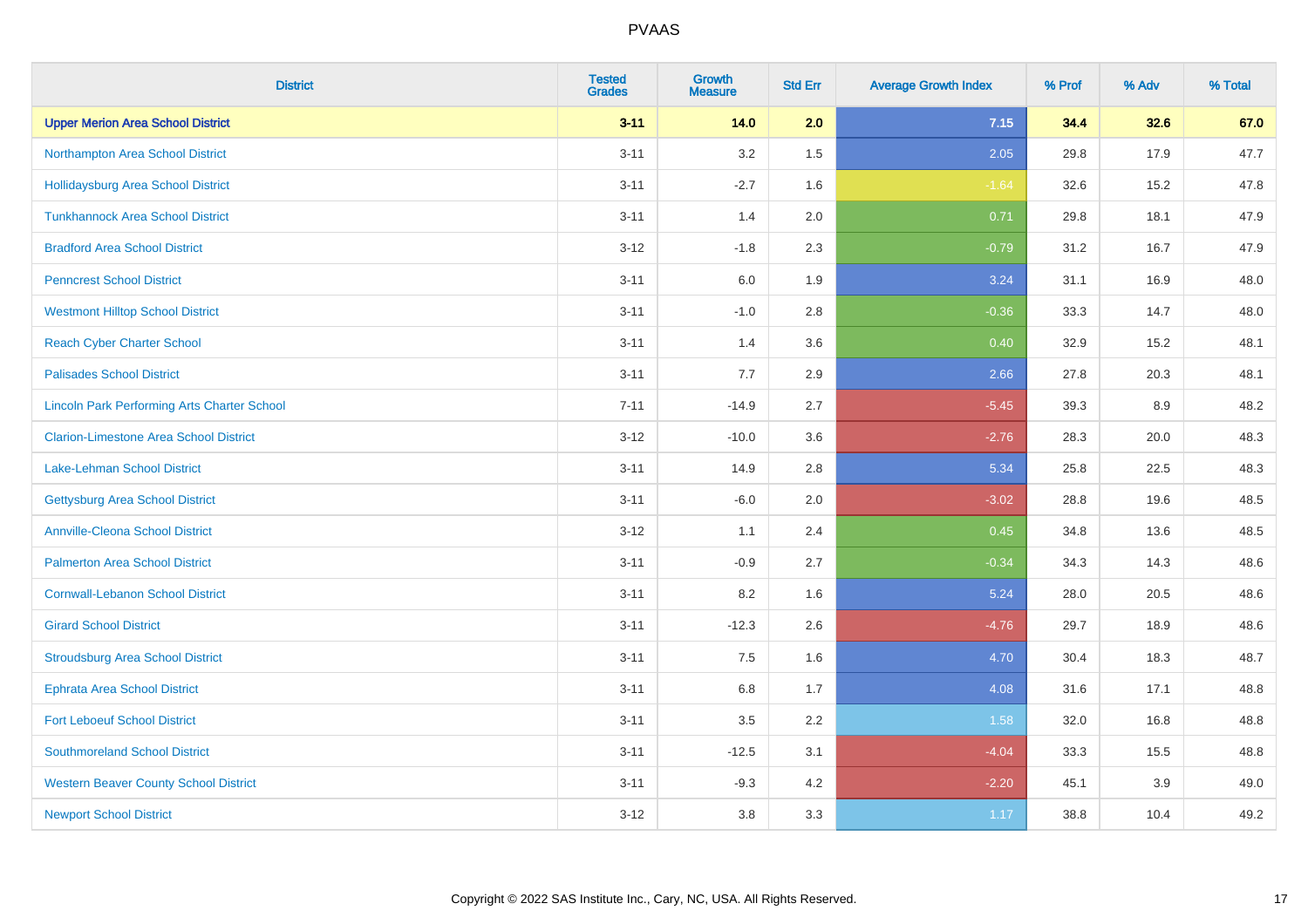| <b>District</b>                          | <b>Tested</b><br><b>Grades</b> | <b>Growth</b><br><b>Measure</b> | <b>Std Err</b> | <b>Average Growth Index</b> | % Prof | % Adv | % Total |
|------------------------------------------|--------------------------------|---------------------------------|----------------|-----------------------------|--------|-------|---------|
| <b>Upper Merion Area School District</b> | $3 - 11$                       | 14.0                            | 2.0            | 7.15                        | 34.4   | 32.6  | 67.0    |
| <b>Iroquois School District</b>          | $3 - 11$                       | 13.6                            | 2.8            | 4.83                        | 33.3   | 16.0  | 49.4    |
| <b>Middletown Area School District</b>   | $3 - 11$                       | $-3.4$                          | 2.4            | $-1.44$                     | 34.3   | 15.2  | 49.4    |
| <b>Waynesboro Area School District</b>   | $3 - 12$                       | 3.0                             | 1.8            | 1.67                        | 26.0   | 23.5  | 49.5    |
| <b>General Mclane School District</b>    | $3 - 11$                       | $-10.7$                         | 2.4            | $-4.40$                     | 34.0   | 15.6  | 49.6    |
| <b>Valley View School District</b>       | $3 - 11$                       | 9.3                             | 2.2            | 4.18                        | 26.6   | 23.1  | 49.7    |
| <b>Avonworth School District</b>         | $3 - 10$                       | $-6.2$                          | 2.3            | $-2.68$                     | 35.9   | 14.1  | 50.0    |
| <b>Schuylkill Valley School District</b> | $3 - 11$                       | $-1.0$                          | 2.2            | $-0.47$                     | 29.8   | 20.2  | 50.0    |
| <b>Fairfield Area School District</b>    | $3 - 11$                       | $-0.5$                          | 3.6            | $-0.13$                     | 43.9   | 6.1   | 50.0    |
| <b>Wilson Area School District</b>       | $3 - 11$                       | $-0.3$                          | 2.4            | $-0.12$                     | 35.4   | 14.6  | 50.0    |
| South Williamsport Area School District  | $3 - 10$                       | 0.9                             | 3.1            | 0.31                        | 38.4   | 11.6  | 50.0    |
| <b>Upper Adams School District</b>       | $3 - 11$                       | 0.9                             | 2.5            | 0.37                        | 33.0   | 17.0  | 50.0    |
| <b>Bellefonte Area School District</b>   | $3 - 11$                       | 6.7                             | 2.0            | 3.34                        | 28.8   | 21.5  | 50.2    |
| <b>Mifflin County School District</b>    | $3 - 11$                       | 12.3                            | 1.6            | 7.69                        | 35.1   | 15.1  | 50.3    |
| 21st Century Cyber Charter School        | $6 - 12$                       | 6.6                             | 2.1            | 3.16                        | 29.0   | 21.8  | 50.8    |
| <b>Warrior Run School District</b>       | $3 - 11$                       | 10.5                            | 2.7            | 3.86                        | 34.1   | 16.8  | 50.9    |
| <b>Halifax Area School District</b>      | $3 - 11$                       | 5.8                             | 3.5            | 1.64                        | 32.1   | 18.9  | 50.9    |
| Daniel Boone Area School District        | $3 - 12$                       | 0.9                             | 1.9            | 0.46                        | 28.9   | 22.0  | 51.0    |
| Pennsylvania Virtual Charter School      | $3 - 11$                       | 4.4                             | 3.4            | 1.31                        | 29.8   | 21.2  | 51.0    |
| <b>Riverview School District</b>         | $3 - 11$                       | $-13.0$                         | 4.0            | $-3.29$                     | 43.1   | 7.8   | 51.0    |
| Kane Area School District                | $3 - 10$                       | 8.8                             | 2.9            | 3.07                        | 31.4   | 19.8  | 51.2    |
| Mechanicsburg Area School District       | $3 - 11$                       | $-5.7$                          | 1.6            | $-3.48$                     | 35.1   | 16.0  | 51.2    |
| <b>Windber Area School District</b>      | $3 - 11$                       | $-11.9$                         | 3.0            | $-3.94$                     | 41.0   | 10.3  | 51.3    |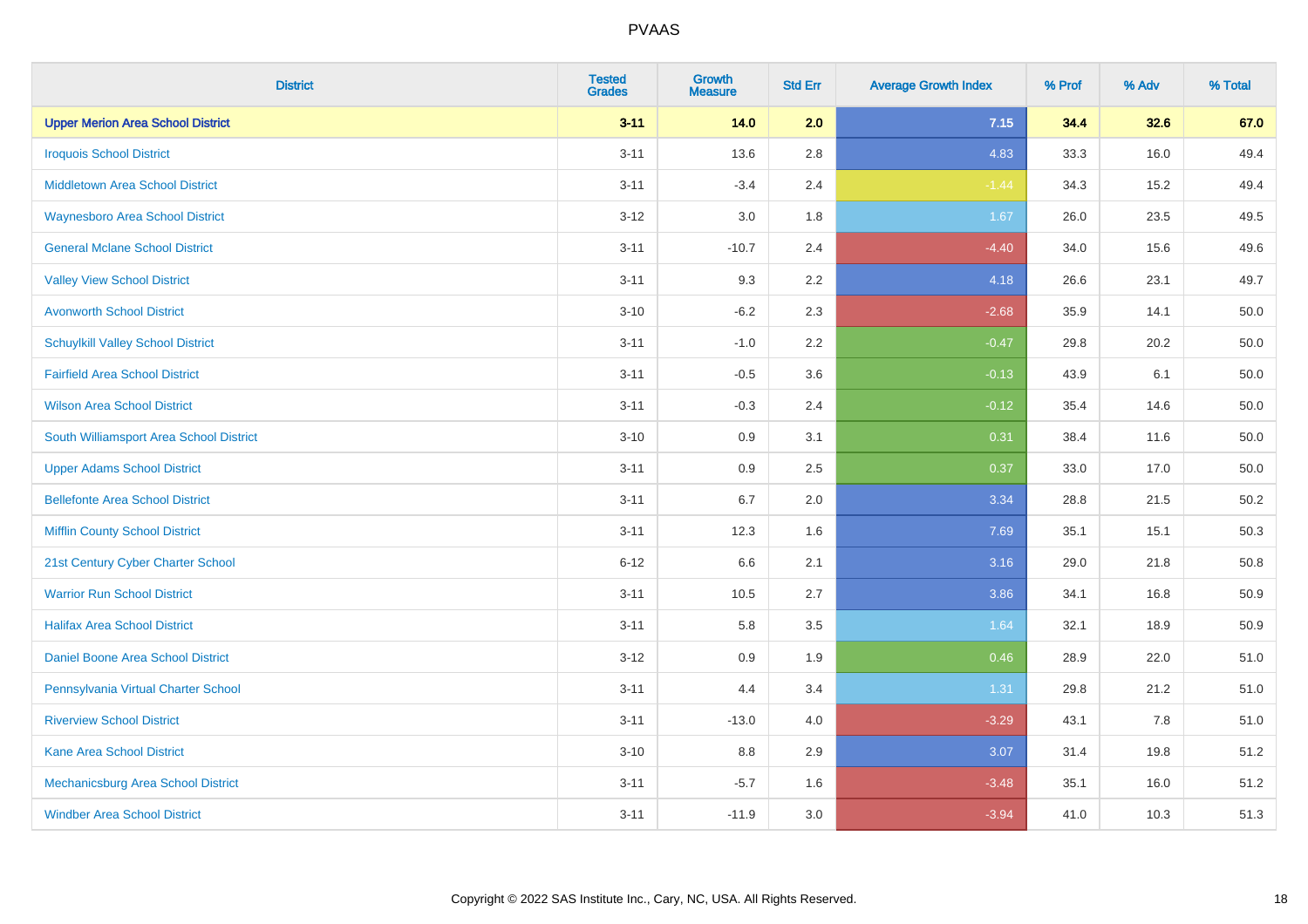| <b>District</b>                                 | <b>Tested</b><br><b>Grades</b> | <b>Growth</b><br><b>Measure</b> | <b>Std Err</b> | <b>Average Growth Index</b> | % Prof | % Adv | % Total |
|-------------------------------------------------|--------------------------------|---------------------------------|----------------|-----------------------------|--------|-------|---------|
| <b>Upper Merion Area School District</b>        | $3 - 11$                       | 14.0                            | 2.0            | 7.15                        | 34.4   | 32.6  | 67.0    |
| <b>Sullivan County School District</b>          | $3 - 10$                       | 2.5                             | 4.3            | 0.58                        | 43.6   | 7.7   | 51.3    |
| <b>Sayre Area School District</b>               | $3 - 11$                       | 5.8                             | 3.2            | 1.81                        | 30.3   | 21.0  | 51.3    |
| <b>Upper Moreland Township School District</b>  | $3 - 11$                       | 1.1                             | 2.0            | 0.56                        | 24.8   | 26.6  | 51.3    |
| <b>Wyalusing Area School District</b>           | $3-12$                         | 5.7                             | 3.2            | 1.78                        | 38.6   | 12.9  | 51.4    |
| <b>Bedford Area School District</b>             | $3 - 11$                       | 6.4                             | 2.4            | 2.68                        | 31.0   | 20.6  | 51.6    |
| <b>Dover Area School District</b>               | $3 - 12$                       | 7.1                             | 1.9            | 3.78                        | 33.0   | 18.7  | 51.7    |
| <b>Tamaqua Area School District</b>             | $3-12$                         | 6.5                             | 2.4            | 2.72                        | 34.3   | 17.5  | 51.8    |
| <b>Glendale School District</b>                 | $3 - 10$                       | 7.9                             | 3.5            | 2.25                        | 42.6   | 9.3   | 51.8    |
| South Side Area School District                 | $3 - 11$                       | $-0.6$                          | 3.1            | $-0.19$                     | 24.0   | 28.0  | 52.0    |
| Pen Argyl Area School District                  | $3 - 12$                       | 12.8                            | 2.5            | 5.10                        | 28.5   | 23.8  | 52.3    |
| <b>Allegheny-Clarion Valley School District</b> | $3 - 10$                       | 12.3                            | 4.1            | 3.03                        | 33.3   | 19.0  | 52.4    |
| Pocono Mountain School District                 | $3-12$                         | $-4.3$                          | 1.8            | $-2.43$                     | 35.5   | 17.1  | 52.6    |
| <b>Albert Gallatin Area School District</b>     | $3 - 11$                       | $-1.7$                          | 2.3            | $-0.72$                     | 31.9   | 20.7  | 52.7    |
| <b>Slippery Rock Area School District</b>       | $3 - 11$                       | $-3.8$                          | 2.5            | $-1.56$                     | 30.8   | 21.9  | 52.7    |
| Jersey Shore Area School District               | $3 - 11$                       | 0.7                             | 2.5            | 0.27                        | 39.3   | 13.6  | 52.9    |
| Penns Valley Area School District               | $3 - 12$                       | 14.1                            | 2.6            | 5.33                        | 29.6   | 23.3  | 52.9    |
| <b>Spring Grove Area School District</b>        | $3 - 11$                       | 3.9                             | 2.0            | 1.90                        | 30.0   | 23.0  | 53.0    |
| <b>Greencastle-Antrim School District</b>       | $3 - 11$                       | $-0.3$                          | 2.0            | $-0.14$                     | 30.9   | 22.2  | 53.1    |
| <b>Kutztown Area School District</b>            | $3-12$                         | 9.3                             | 2.8            | 3.34                        | 38.5   | 14.6  | 53.2    |
| <b>Boyertown Area School District</b>           | $3 - 11$                       | $-2.9$                          | 1.4            | $-2.06$                     | 30.8   | 22.6  | 53.4    |
| <b>South Eastern School District</b>            | $3 - 11$                       | $-1.0$                          | 1.8            | $-0.55$                     | 36.4   | 17.1  | 53.5    |
| <b>Greater Latrobe School District</b>          | $3 - 11$                       | $-14.1$                         | 2.0            | $-7.14$                     | 41.0   | 12.6  | 53.6    |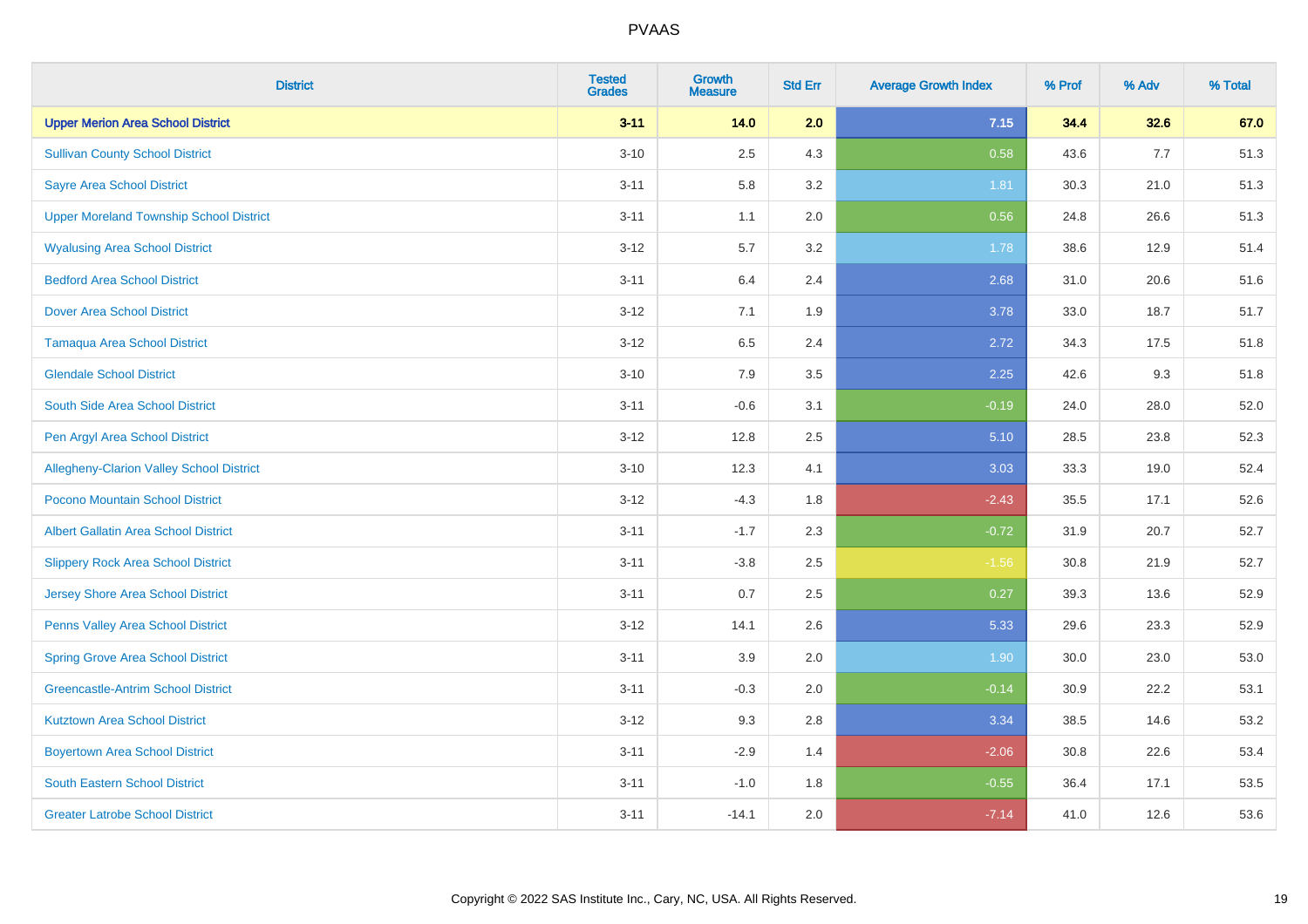| <b>District</b>                             | <b>Tested</b><br><b>Grades</b> | <b>Growth</b><br><b>Measure</b> | <b>Std Err</b> | <b>Average Growth Index</b> | % Prof | % Adv | % Total |
|---------------------------------------------|--------------------------------|---------------------------------|----------------|-----------------------------|--------|-------|---------|
| <b>Upper Merion Area School District</b>    | $3 - 11$                       | 14.0                            | 2.0            | 7.15                        | 34.4   | 32.6  | 67.0    |
| <b>Midd-West School District</b>            | $3 - 11$                       | 3.6                             | 2.6            | 1.42                        | 28.6   | 25.0  | 53.6    |
| <b>Beaver Area School District</b>          | $3 - 10$                       | $-3.0$                          | 2.5            | $-1.16$                     | 25.8   | 27.8  | 53.6    |
| Saint Marys Area School District            | $3 - 11$                       | 6.0                             | 2.2            | 2.69                        | 35.4   | 18.3  | 53.7    |
| <b>Wyomissing Area School District</b>      | $3-12$                         | $-2.4$                          | 2.6            | $-0.92$                     | 25.6   | 28.1  | 53.7    |
| Northeastern York School District           | $3 - 11$                       | 3.8                             | 1.8            | 2.11                        | 32.7   | 21.0  | 53.7    |
| East Pennsboro Area School District         | $3 - 11$                       | 4.8                             | 2.1            | 2.26                        | 36.8   | 16.9  | 53.7    |
| <b>Nazareth Area School District</b>        | $3 - 11$                       | $-2.5$                          | 1.7            | $-1.53$                     | 29.2   | 24.6  | 53.8    |
| <b>Quakertown Community School District</b> | $3-12$                         | $-4.3$                          | 1.5            | $-2.79$                     | 33.8   | 20.1  | 53.8    |
| <b>Lakeview School District</b>             | $3 - 11$                       | $-1.9$                          | 3.5            | $-0.53$                     | 41.5   | 12.3  | 53.8    |
| <b>Red Lion Area School District</b>        | $3 - 11$                       | 4.5                             | 1.9            | 2.31                        | 32.3   | 21.5  | 53.8    |
| <b>Chichester School District</b>           | $3 - 11$                       | $-1.8$                          | 4.2            | $-0.44$                     | 40.0   | 14.0  | 54.0    |
| <b>Whitehall-Coplay School District</b>     | $3 - 11$                       | 11.8                            | 1.7            | 7.06                        | 32.3   | 21.7  | 54.0    |
| <b>Gateway School District</b>              | $3 - 11$                       | 3.1                             | 2.0            | 1.55                        | 35.7   | 18.5  | 54.2    |
| <b>Dubois Area School District</b>          | $3 - 11$                       | $-2.8$                          | 2.0            | $-1.37$                     | 35.5   | 19.0  | 54.6    |
| <b>Dallas School District</b>               | $3 - 11$                       | 8.1                             | 2.1            | 3.87                        | 32.4   | 22.4  | 54.8    |
| <b>Crestwood School District</b>            | $3 - 11$                       | $-3.4$                          | 2.2            | $-1.52$                     | 33.1   | 21.7  | 54.9    |
| <b>Brockway Area School District</b>        | $3 - 11$                       | $-0.4$                          | 3.5            | $-0.11$                     | 41.2   | 13.8  | 55.0    |
| <b>United School District</b>               | $3 - 11$                       | 6.3                             | 3.3            | 1.89                        | 38.8   | 16.3  | 55.0    |
| <b>Neshaminy School District</b>            | $3 - 11$                       | 8.6                             | 1.3            | 6.56                        | 31.3   | 23.9  | 55.2    |
| Shenango Area School District               | $3 - 11$                       | 1.7                             | 3.2            | 0.52                        | 41.4   | 13.8  | 55.3    |
| <b>Blackhawk School District</b>            | $3 - 11$                       | 2.0                             | 2.3            | 0.87                        | 34.6   | 20.7  | 55.3    |
| <b>Bermudian Springs School District</b>    | $3 - 11$                       | 2.5                             | 2.4            | 1.05                        | 31.8   | 23.5  | 55.3    |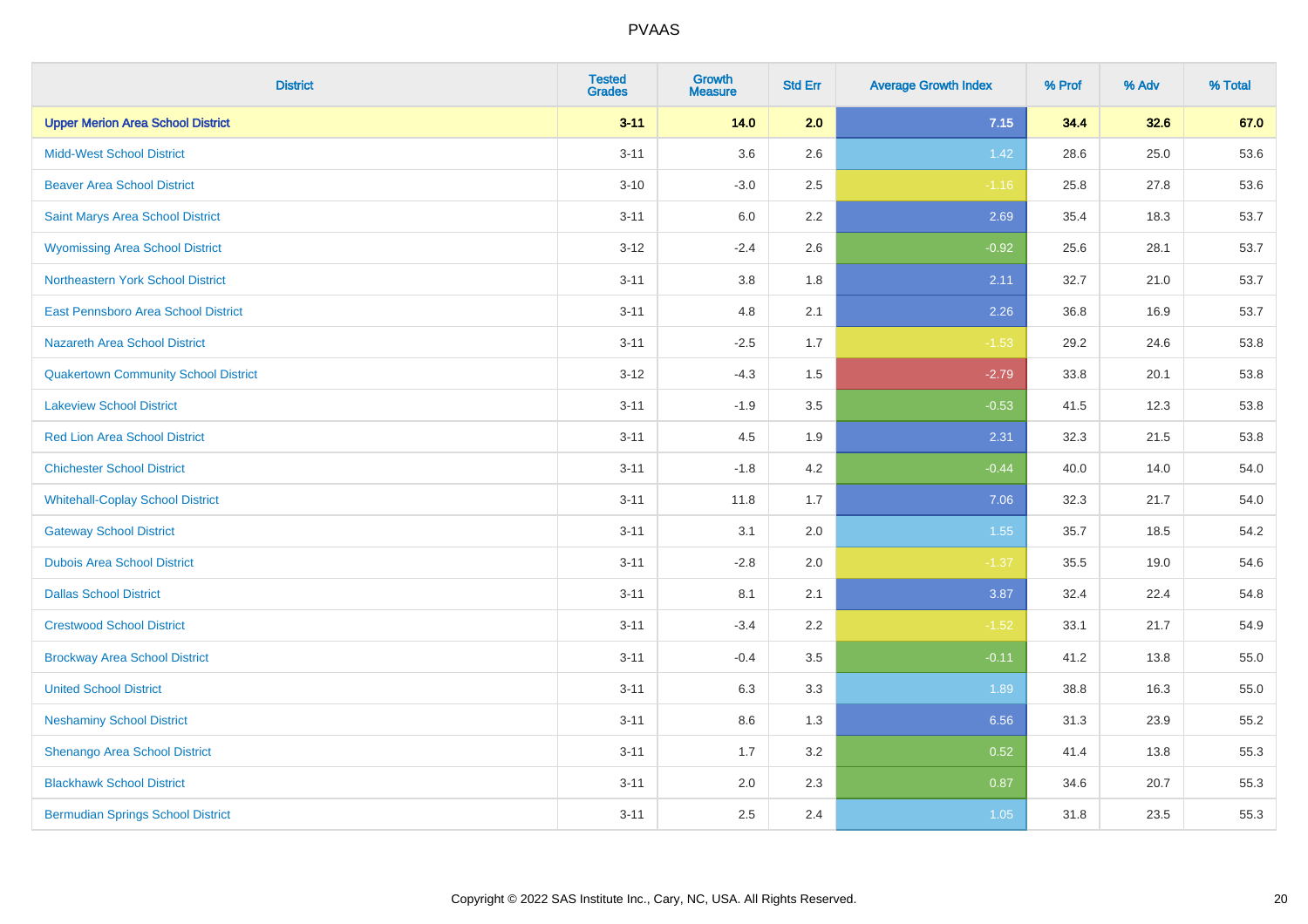| <b>District</b>                                | <b>Tested</b><br><b>Grades</b> | <b>Growth</b><br><b>Measure</b> | <b>Std Err</b> | <b>Average Growth Index</b> | % Prof | % Adv | % Total |
|------------------------------------------------|--------------------------------|---------------------------------|----------------|-----------------------------|--------|-------|---------|
| <b>Upper Merion Area School District</b>       | $3 - 11$                       | 14.0                            | 2.0            | 7.15                        | 34.4   | 32.6  | 67.0    |
| <b>Montour School District</b>                 | $3 - 11$                       | $-6.1$                          | 2.1            | $-2.95$                     | 31.8   | 23.6  | 55.3    |
| <b>Lehighton Area School District</b>          | $3 - 11$                       | 11.4                            | 2.4            | 4.84                        | 30.5   | 24.9  | 55.3    |
| <b>Central York School District</b>            | $3 - 12$                       | 12.9                            | 1.5            | 8.64                        | 31.4   | 24.1  | 55.5    |
| <b>Galeton Area School District</b>            | $3 - 11$                       | 5.4                             | 5.4            | 1.01                        | 33.3   | 22.2  | 55.6    |
| <b>Homer-Center School District</b>            | $3 - 11$                       | 8.8                             | 3.5            | 2.53                        | 38.0   | 17.7  | 55.8    |
| <b>South Western School District</b>           | $3 - 12$                       | 2.5                             | 1.7            | 1.48                        | 36.2   | 19.7  | 55.9    |
| <b>Wilson School District</b>                  | $3 - 12$                       | 0.5                             | 1.5            | 0.32                        | 30.4   | 25.5  | 55.9    |
| Wilmington Area School District                | $3 - 11$                       | 11.1                            | 3.3            | 3.37                        | 29.8   | 26.2  | 56.0    |
| <b>York Suburban School District</b>           | $3 - 11$                       | 7.4                             | 2.1            | 3.55                        | 24.9   | 31.2  | 56.1    |
| <b>Brandywine Heights Area School District</b> | $3 - 11$                       | 5.8                             | 2.6            | 2.27                        | 27.7   | 28.6  | 56.2    |
| <b>Central Valley School District</b>          | $3 - 10$                       | 4.7                             | 2.6            | 1.83                        | 37.8   | 18.5  | 56.3    |
| <b>Muncy School District</b>                   | $3 - 11$                       | 6.9                             | 3.3            | 2.12                        | 37.6   | 18.8  | 56.4    |
| <b>North East School District</b>              | $3 - 11$                       | $-5.3$                          | 2.7            | $-1.97$                     | 31.7   | 24.8  | 56.4    |
| <b>Wissahickon School District</b>             | $3 - 10$                       | $-5.3$                          | 1.7            | $-3.14$                     | 27.5   | 29.0  | 56.6    |
| <b>Blue Mountain School District</b>           | $3 - 10$                       | 12.2                            | 2.1            | 5.81                        | 30.7   | 26.1  | 56.8    |
| <b>Springfield School District</b>             | $3 - 11$                       | 1.2                             | 1.7            | 0.69                        | 31.8   | 25.2  | 56.9    |
| <b>South Butler County School District</b>     | $3 - 10$                       | 6.3                             | 2.2            | 2.80                        | 37.8   | 19.2  | 57.0    |
| Montoursville Area School District             | $3 - 12$                       | $-8.4$                          | 2.6            | $-3.17$                     | 38.8   | 18.2  | 57.0    |
| <b>Belle Vernon Area School District</b>       | $3 - 11$                       | 11.1                            | 2.3            | 4.88                        | 31.6   | 25.4  | 57.1    |
| <b>Bloomsburg Area School District</b>         | $3 - 10$                       | 4.3                             | 3.4            | 1.26                        | 36.5   | 20.6  | 57.1    |
| <b>Spring Cove School District</b>             | $3 - 11$                       | 9.1                             | 2.4            | 3.77                        | 31.8   | 25.4  | 57.1    |
| <b>Donegal School District</b>                 | $3 - 12$                       | 5.9                             | 2.2            | 2.72                        | 34.1   | 23.1  | 57.2    |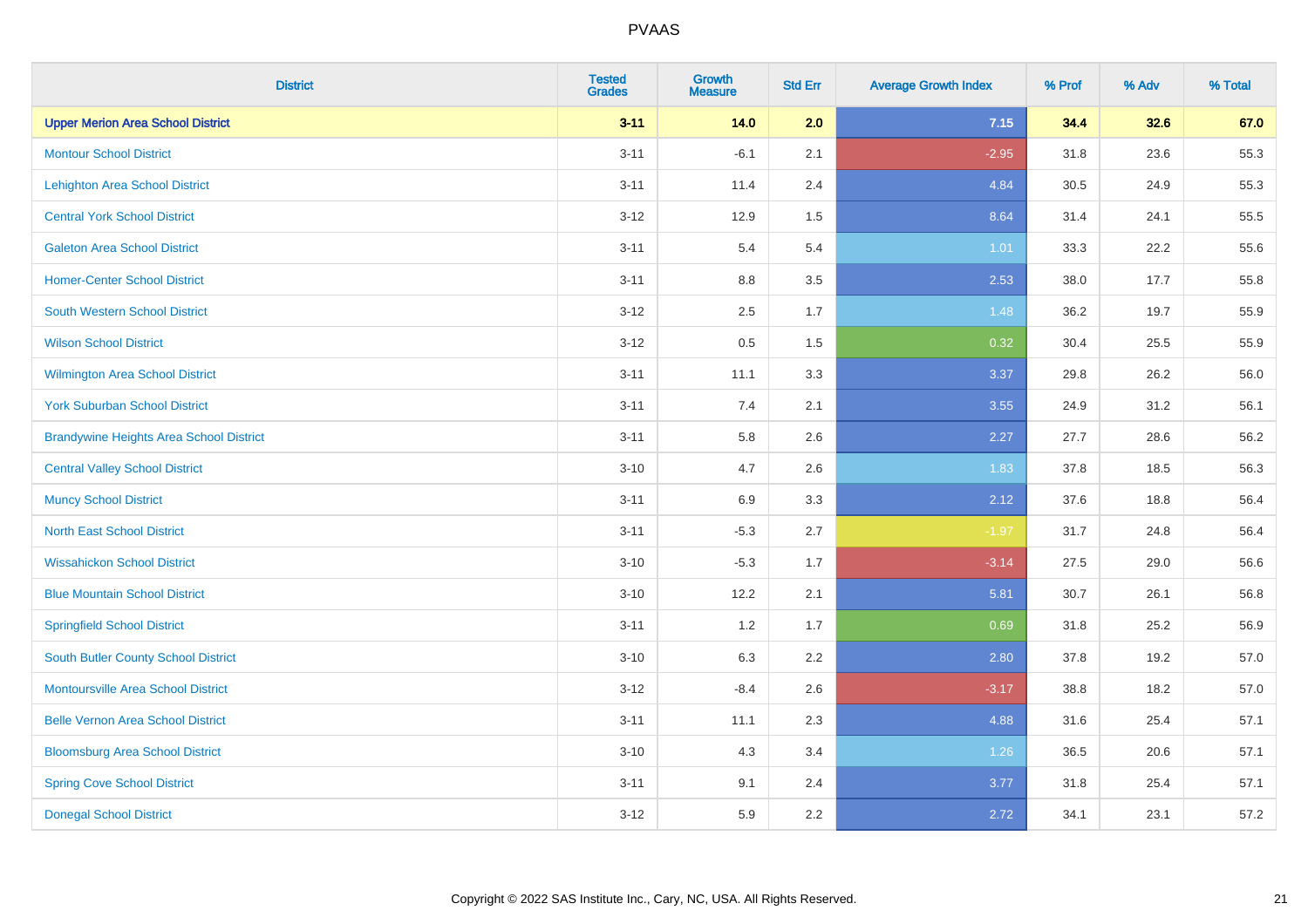| <b>District</b>                                 | <b>Tested</b><br><b>Grades</b> | <b>Growth</b><br><b>Measure</b> | <b>Std Err</b> | <b>Average Growth Index</b> | % Prof | % Adv | % Total |
|-------------------------------------------------|--------------------------------|---------------------------------|----------------|-----------------------------|--------|-------|---------|
| <b>Upper Merion Area School District</b>        | $3 - 11$                       | 14.0                            | 2.0            | 7.15                        | 34.4   | 32.6  | 67.0    |
| <b>Armstrong School District</b>                | $3 - 11$                       | 9.8                             | 1.6            | 6.22                        | 32.8   | 24.6  | 57.4    |
| <b>Lower Dauphin School District</b>            | $3 - 11$                       | 5.3                             | 1.8            | 3.03                        | 30.6   | 26.8  | 57.5    |
| Capital Area School for the Arts Charter School | $9 - 11$                       | 14.2                            | 4.5            | 3.13                        | 27.5   | 30.0  | 57.5    |
| <b>Fleetwood Area School District</b>           | $3 - 10$                       | 10.4                            | 2.0            | 5.19                        | 31.7   | 25.8  | 57.5    |
| <b>Ridgway Area School District</b>             | $3 - 11$                       | $-6.1$                          | 4.0            | $-1.53$                     | 42.2   | 15.6  | 57.8    |
| California Area School District                 | $3 - 10$                       | $-13.7$                         | 4.5            | $-3.06$                     | 41.7   | 16.7  | 58.3    |
| <b>Avon Grove Charter School</b>                | $3 - 11$                       | 9.8                             | 3.1            | 3.18                        | 32.4   | 26.0  | 58.4    |
| <b>Abington School District</b>                 | $3 - 10$                       | 0.9                             | 1.6            | 0.57                        | 29.7   | 28.7  | 58.4    |
| <b>Conestoga Valley School District</b>         | $3 - 11$                       | 2.4                             | 1.7            | 1.43                        | 35.0   | 23.5  | 58.5    |
| <b>Twin Valley School District</b>              | $3 - 12$                       | $-3.2$                          | 1.9            | $-1.68$                     | 38.8   | 19.8  | 58.6    |
| <b>Conemaugh Township Area School District</b>  | $3 - 12$                       | 4.8                             | 3.5            | 1.39                        | 30.9   | 27.8  | 58.8    |
| <b>Riverside Beaver County School District</b>  | $3 - 11$                       | $-5.5$                          | 2.7            | $-2.03$                     | 35.8   | 23.2  | 59.0    |
| <b>East Penn School District</b>                | $3 - 11$                       | 8.9                             | 1.2            | 7.61                        | 32.8   | 26.4  | 59.2    |
| <b>Canon-Mcmillan School District</b>           | $3 - 11$                       | $-5.0$                          | 1.5            | $-3.25$                     | 30.8   | 28.5  | 59.3    |
| Northwestern Lehigh School District             | $3 - 11$                       | $-2.4$                          | 2.1            | $-1.14$                     | 41.7   | 17.9  | 59.5    |
| <b>West Chester Area School District</b>        | $3 - 11$                       | $-2.1$                          | 1.2            | $-1.83$                     | 36.4   | 23.2  | 59.6    |
| <b>Pennridge School District</b>                | $3 - 10$                       | 7.4                             | 1.5            | 5.10                        | 32.0   | 27.6  | 59.6    |
| <b>Phoenixville Area School District</b>        | $3 - 11$                       | 7.3                             | 1.8            | 3.96                        | 32.3   | 27.6  | 59.8    |
| <b>Moon Area School District</b>                | $3 - 11$                       | 1.5                             | 1.8            | 0.86                        | 34.5   | 25.5  | 60.0    |
| <b>Bellwood-Antis School District</b>           | $3 - 10$                       | 3.5                             | 2.8            | 1.24                        | 40.9   | 19.4  | 60.2    |
| <b>Indiana Area School District</b>             | $3 - 11$                       | 12.0                            | 2.0            | 5.98                        | 30.0   | 30.4  | 60.3    |
| <b>Perkiomen Valley School District</b>         | $3 - 11$                       | 2.7                             | 1.5            | 1.83                        | 35.0   | 25.3  | 60.3    |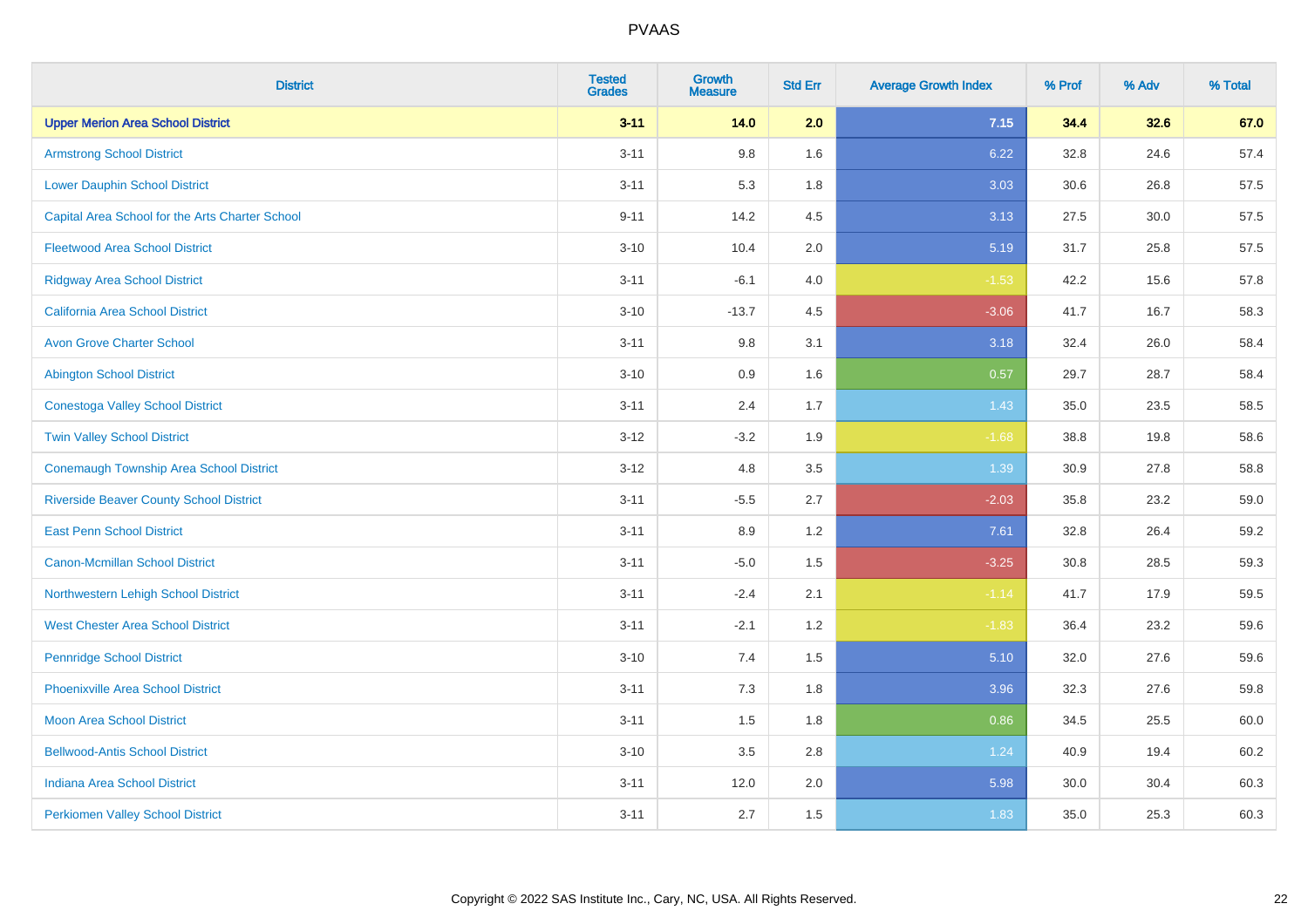| <b>District</b>                             | <b>Tested</b><br><b>Grades</b> | <b>Growth</b><br><b>Measure</b> | <b>Std Err</b> | <b>Average Growth Index</b> | % Prof | % Adv | % Total |
|---------------------------------------------|--------------------------------|---------------------------------|----------------|-----------------------------|--------|-------|---------|
| <b>Upper Merion Area School District</b>    | $3 - 11$                       | 14.0                            | 2.0            | 7.15                        | 34.4   | 32.6  | 67.0    |
| <b>Plum Borough School District</b>         | $3 - 11$                       | $-9.4$                          | 2.4            | $-3.98$                     | 32.9   | 27.4  | 60.4    |
| <b>Cocalico School District</b>             | $3 - 11$                       | 12.3                            | 1.9            | 6.48                        | 28.2   | 32.3  | 60.5    |
| <b>Conewago Valley School District</b>      | $3 - 12$                       | 7.6                             | 1.7            | 4.46                        | 41.3   | 19.4  | 60.6    |
| <b>Brookville Area School District</b>      | $3 - 11$                       | 6.8                             | 3.1            | 2.19                        | 46.1   | 14.6  | 60.7    |
| Pennsylvania Leadership Charter School      | $3 - 11$                       | 8.0                             | 1.9            | 4.22                        | 33.1   | 27.8  | 60.9    |
| <b>Richland School District</b>             | $3 - 11$                       | $-6.9$                          | 2.6            | $-2.63$                     | 40.1   | 20.9  | 61.0    |
| <b>Hermitage School District</b>            | $3 - 12$                       | 14.0                            | 2.5            | 5.59                        | 34.0   | 27.0  | 61.0    |
| <b>Owen J Roberts School District</b>       | $3 - 11$                       | $-3.5$                          | 1.5            | $-2.27$                     | 36.8   | 24.4  | 61.2    |
| <b>Garnet Valley School District</b>        | $3 - 10$                       | 0.2                             | 1.7            | 0.13                        | 34.9   | 26.4  | 61.3    |
| <b>Oley Valley School District</b>          | $3 - 11$                       | 1.4                             | 2.4            | 0.56                        | 37.4   | 23.9  | 61.4    |
| <b>Jenkintown School District</b>           | $3 - 11$                       | $-7.9$                          | 4.1            | $-1.92$                     | 34.1   | 27.3  | 61.4    |
| <b>Evergreen Community Charter School</b>   | $6 - 11$                       | $-1.1$                          | 4.7            | $-0.23$                     | 34.6   | 26.9  | 61.5    |
| <b>Manheim Township School District</b>     | $3 - 12$                       | 10.9                            | 1.5            | 7.51                        | 30.9   | 31.0  | 61.9    |
| <b>Parkland School District</b>             | $3 - 11$                       | $-3.7$                          | 1.2            | $-3.17$                     | 31.4   | 30.6  | 62.0    |
| West Jefferson Hills School District        | $3 - 11$                       | 1.9                             | 1.9            | 0.99                        | 34.8   | 27.3  | 62.1    |
| <b>Downingtown Area School District</b>     | $3 - 11$                       | 4.4                             | 1.1            | 4.06                        | 30.1   | 32.0  | 62.2    |
| <b>Coudersport Area School District</b>     | $3 - 11$                       | 14.8                            | 3.4            | 4.33                        | 34.7   | 28.0  | 62.7    |
| <b>Central Columbia School District</b>     | $3 - 12$                       | 0.3                             | 2.3            | 0.12                        | 25.4   | 37.6  | 63.0    |
| <b>Haverford Township School District</b>   | $3 - 11$                       | 1.4                             | 1.4            | 1.05                        | 36.7   | 26.3  | 63.0    |
| <b>Manheim Central School District</b>      | $3 - 11$                       | 12.8                            | 2.0            | 6.52                        | 27.8   | 35.4  | 63.2    |
| <b>Tuscarora School District</b>            | $3 - 11$                       | 13.4                            | 2.2            | 6.20                        | 37.1   | 26.3  | 63.4    |
| <b>North Clarion County School District</b> | $3 - 12$                       | 3.4                             | 4.1            | 0.83                        | 45.0   | 18.8  | 63.8    |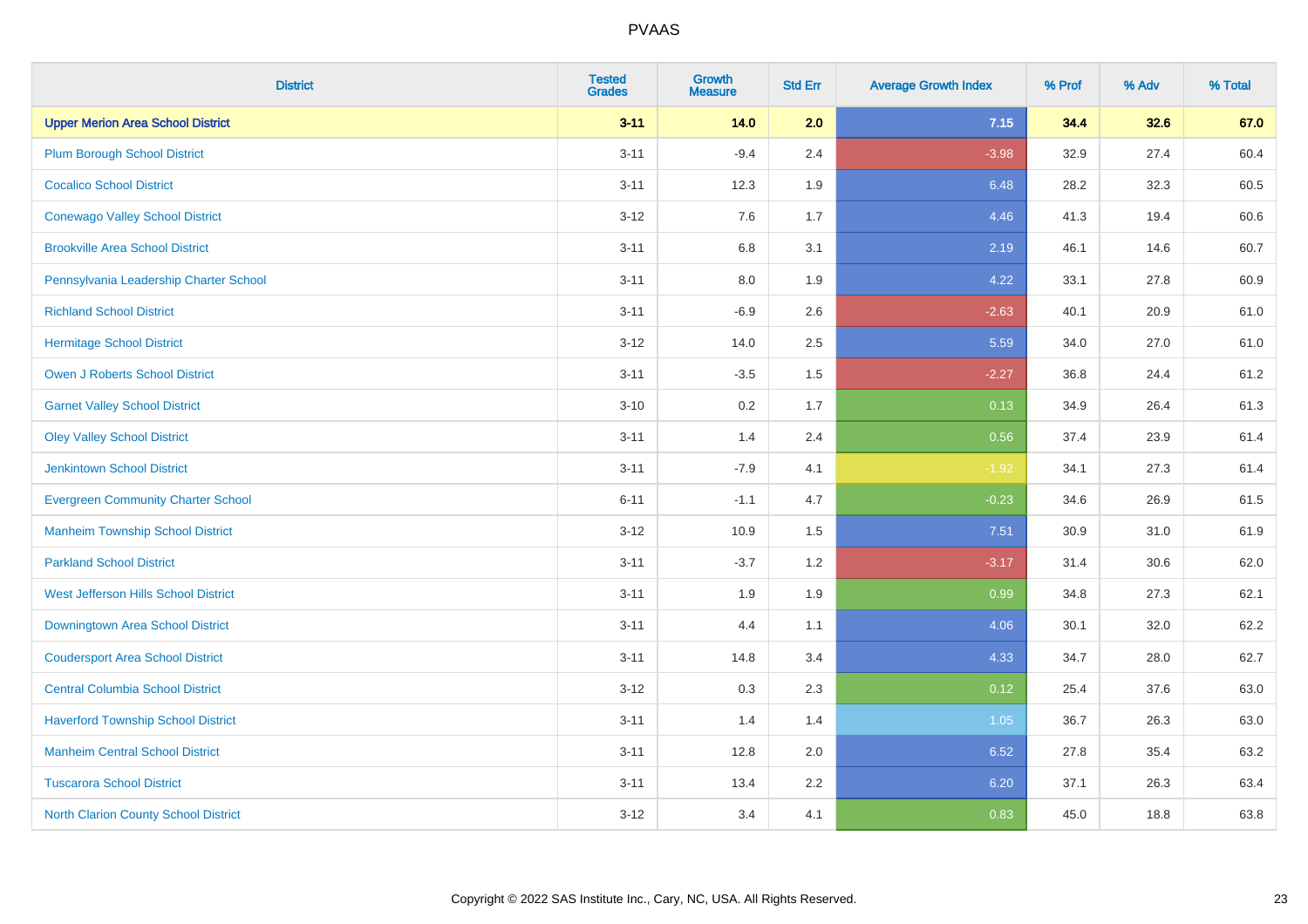| <b>District</b>                           | <b>Tested</b><br><b>Grades</b> | <b>Growth</b><br><b>Measure</b> | <b>Std Err</b> | <b>Average Growth Index</b> | % Prof | % Adv | % Total |
|-------------------------------------------|--------------------------------|---------------------------------|----------------|-----------------------------|--------|-------|---------|
| <b>Upper Merion Area School District</b>  | $3 - 11$                       | 14.0                            | 2.0            | 7.15                        | 34.4   | 32.6  | 67.0    |
| <b>Greenwood School District</b>          | $3 - 11$                       | 11.3                            | 3.6            | 3.14                        | 31.2   | 32.8  | 63.9    |
| <b>Elizabethtown Area School District</b> | $3 - 12$                       | 7.1                             | 1.7            | 4.19                        | 36.4   | 27.6  | 64.0    |
| <b>Warwick School District</b>            | $3 - 11$                       | 21.7                            | 1.8            | 11.76                       | 27.7   | 36.3  | 64.0    |
| <b>Sharpsville Area School District</b>   | $3 - 11$                       | 3.8                             | 3.7            | 1.04                        | 41.1   | 23.2  | 64.3    |
| <b>Benton Area School District</b>        | $3 - 10$                       | 8.1                             | 4.0            | 2.01                        | 35.7   | 28.6  | 64.3    |
| <b>Upper Dauphin Area School District</b> | $3 - 11$                       | 16.5                            | 5.1            | 3.26                        | 37.5   | 26.8  | 64.3    |
| <b>West Allegheny School District</b>     | $3 - 12$                       | 8.6                             | 2.0            | 4.34                        | 37.3   | 27.2  | 64.5    |
| <b>Millcreek Township School District</b> | $3 - 11$                       | 9.1                             | 1.4            | 6.61                        | 34.5   | 30.1  | 64.6    |
| <b>Upper Dublin School District</b>       | $3 - 12$                       | 2.1                             | 1.8            | 1.19                        | 34.7   | 30.0  | 64.7    |
| <b>North Pocono School District</b>       | $3 - 11$                       | 13.1                            | 3.7            | 3.54                        | 31.4   | 33.3  | 64.7    |
| <b>Rose Tree Media School District</b>    | $3 - 10$                       | $-2.8$                          | 2.1            | $-1.33$                     | 35.2   | 29.6  | 64.8    |
| <b>Franklin Regional School District</b>  | $3 - 11$                       | 11.3                            | 1.8            | 6.13                        | 30.0   | 35.0  | 65.0    |
| <b>Norwin School District</b>             | $3 - 11$                       | $-1.1$                          | 1.6            | $-0.70$                     | 37.7   | 27.6  | 65.2    |
| <b>Pennsbury School District</b>          | $3 - 11$                       | 5.6                             | 1.3            | 4.38                        | 37.7   | 27.7  | 65.4    |
| <b>Abington Heights School District</b>   | $3 - 11$                       | 6.7                             | 1.7            | 4.00                        | 33.8   | 31.7  | 65.5    |
| <b>Saucon Valley School District</b>      | $3 - 11$                       | 18.9                            | 2.2            | 8.48                        | 26.0   | 39.6  | 65.6    |
| <b>Tyrone Area School District</b>        | $3 - 12$                       | 29.2                            | 2.3            | 12.86                       | 36.6   | 29.1  | 65.7    |
| <b>Seneca Valley School District</b>      | $3 - 11$                       | $0.8\,$                         | 1.4            | 0.54                        | 40.6   | 25.2  | 65.8    |
| <b>Quaker Valley School District</b>      | $3 - 11$                       | 12.2                            | 2.5            | 4.90                        | 39.5   | 26.4  | 65.9    |
| <b>West Branch Area School District</b>   | $3 - 11$                       | 17.0                            | 3.3            | 5.20                        | 47.1   | 19.1  | 66.2    |
| North Penn School District                | $3 - 11$                       | 17.6                            | 1.0            | 17.53                       | 30.8   | 35.7  | 66.4    |
| <b>Montrose Area School District</b>      | $3 - 10$                       | 12.3                            | 2.8            | 4.41                        | 37.8   | 28.9  | 66.7    |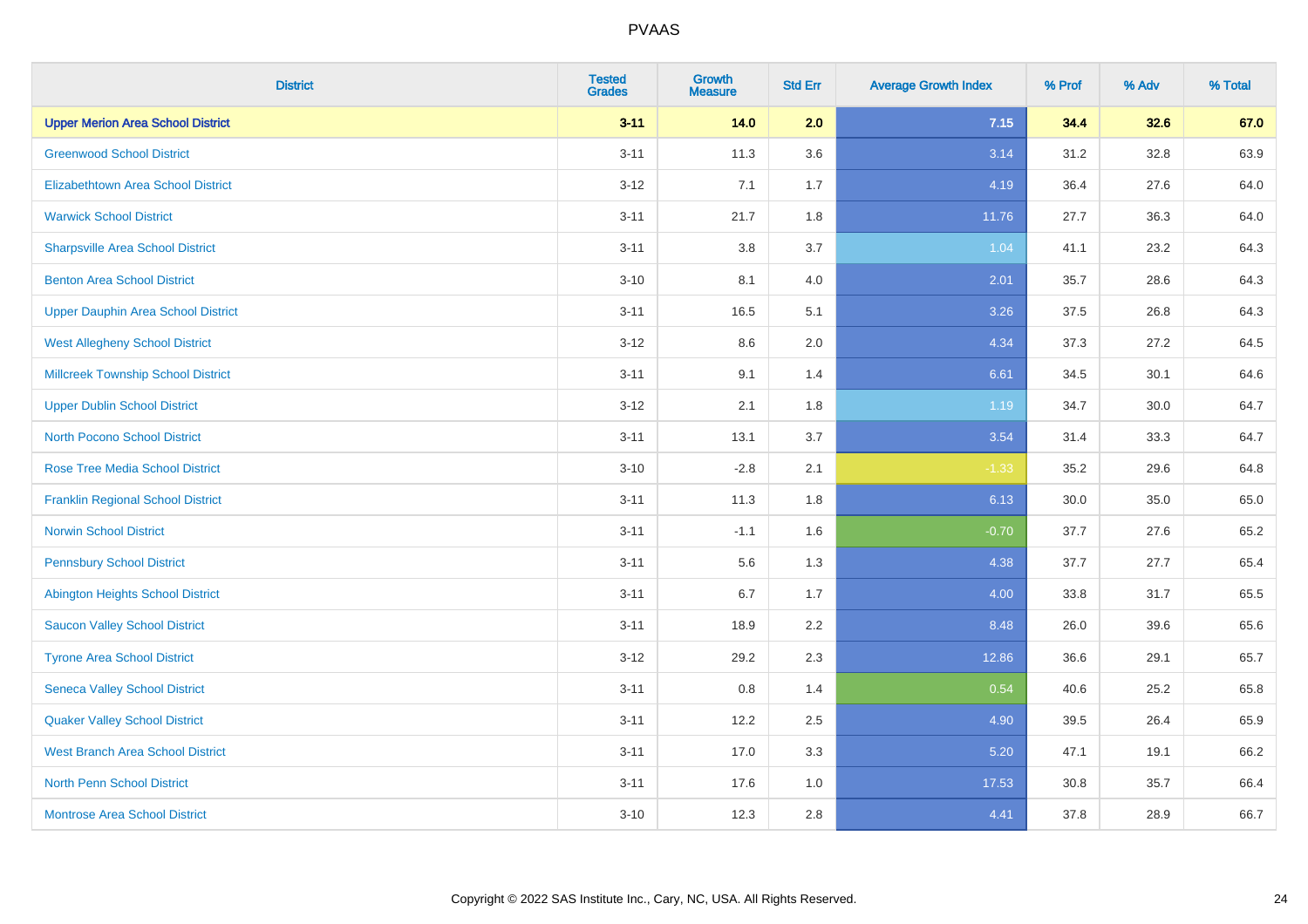| <b>District</b>                               | <b>Tested</b><br><b>Grades</b> | <b>Growth</b><br><b>Measure</b> | <b>Std Err</b> | <b>Average Growth Index</b> | % Prof | % Adv | % Total |
|-----------------------------------------------|--------------------------------|---------------------------------|----------------|-----------------------------|--------|-------|---------|
| <b>Upper Merion Area School District</b>      | $3 - 11$                       | 14.0                            | 2.0            | 7.15                        | 34.4   | 32.6  | 67.0    |
| <b>Pequea Valley School District</b>          | $3 - 11$                       | 18.0                            | 3.1            | 5.74                        | 29.2   | 37.5  | 66.7    |
| <b>Hempfield School District</b>              | $3 - 11$                       | 13.4                            | 1.3            | 10.53                       | 29.9   | 36.8  | 66.7    |
| <b>Southern York County School District</b>   | $3 - 11$                       | 15.5                            | 1.8            | 8.48                        | 37.6   | 29.2  | 66.8    |
| <b>Upper Merion Area School District</b>      | $3 - 11$                       | 14.0                            | 2.0            | 7.15                        | 34.4   | 32.6  | 67.0    |
| <b>Avon Grove School District</b>             | $3 - 10$                       | 7.6                             | 1.4            | 5.29                        | 33.7   | 33.2  | 67.0    |
| Southern Lehigh School District               | $3 - 11$                       | $-4.1$                          | 2.1            | $-1.94$                     | 39.3   | 28.0  | 67.2    |
| <b>Freeport Area School District</b>          | $3 - 10$                       | $-0.2$                          | 2.1            | $-0.10$                     | 37.4   | 29.8  | 67.2    |
| <b>Great Valley School District</b>           | $3 - 11$                       | 5.4                             | 2.0            | 2.77                        | 33.8   | 33.5  | 67.3    |
| <b>Council Rock School District</b>           | $3 - 11$                       | 13.5                            | 1.1            | 12.27                       | 32.0   | 35.4  | 67.4    |
| <b>Bethel Park School District</b>            | $3 - 11$                       | $-4.4$                          | 1.7            | $-2.62$                     | 40.1   | 27.3  | 67.4    |
| <b>Littlestown Area School District</b>       | $3 - 11$                       | 28.7                            | 2.4            | 11.83                       | 38.4   | 29.3  | 67.7    |
| Lampeter-Strasburg School District            | $3 - 12$                       | 11.0                            | 1.9            | 5.69                        | 35.4   | 32.3  | 67.7    |
| <b>Springfield Township School District</b>   | $3 - 11$                       | $-3.9$                          | 3.1            | $-1.27$                     | 37.2   | 30.8  | 68.1    |
| <b>Clearfield Area School District</b>        | $3 - 10$                       | $-1.3$                          | 3.7            | $-0.34$                     | 43.9   | 24.6  | 68.4    |
| <b>Delaware Valley School District</b>        | $3 - 11$                       | 15.7                            | 1.6            | 9.62                        | 36.7   | 32.1  | 68.8    |
| <b>Mars Area School District</b>              | $3 - 10$                       | 6.6                             | 1.9            | 3.45                        | 36.7   | 32.4  | 69.1    |
| <b>Berlin Brothersvalley School District</b>  | $3 - 11$                       | 19.6                            | 4.0            | 4.93                        | 28.3   | 41.3  | 69.6    |
| <b>Methacton School District</b>              | $3 - 11$                       | 11.0                            | 1.6            | 6.94                        | 36.0   | 33.6  | 69.6    |
| <b>Souderton Area School District</b>         | $3 - 11$                       | 18.5                            | 1.4            | 12.86                       | 39.2   | 31.2  | 70.4    |
| <b>Wallingford-Swarthmore School District</b> | $3 - 10$                       | 5.0                             | 2.2            | 2.25                        | 33.3   | 37.1  | 70.4    |
| South Fayette Township School District        | $3 - 11$                       | 6.0                             | 1.8            | 3.33                        | 32.2   | 38.3  | 70.5    |
| <b>Cumberland Valley School District</b>      | $3 - 12$                       | 18.6                            | 1.2            | 15.79                       | 31.3   | 39.2  | 70.5    |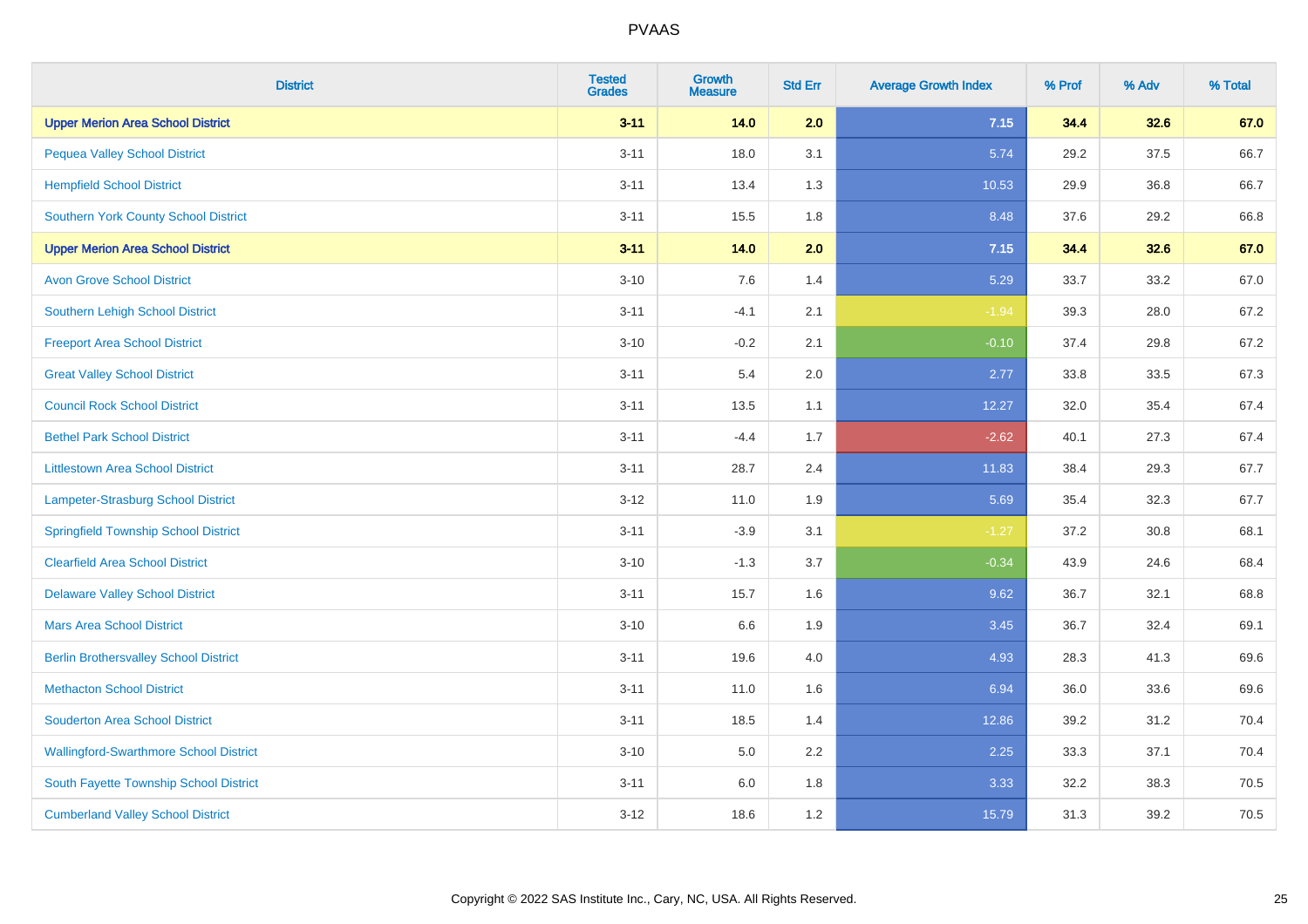| <b>District</b>                                 | <b>Tested</b><br><b>Grades</b> | <b>Growth</b><br><b>Measure</b> | <b>Std Err</b> | <b>Average Growth Index</b> | % Prof | % Adv | % Total |
|-------------------------------------------------|--------------------------------|---------------------------------|----------------|-----------------------------|--------|-------|---------|
| <b>Upper Merion Area School District</b>        | $3 - 11$                       | 14.0                            | 2.0            | 7.15                        | 34.4   | 32.6  | 67.0    |
| <b>Oswayo Valley School District</b>            | $3 - 12$                       | 9.9                             | 5.1            | 1.93                        | 26.5   | 44.1  | 70.6    |
| <b>Colonial School District</b>                 | $3 - 11$                       | 22.1                            | 1.6            | 13.55                       | 27.2   | 43.5  | 70.6    |
| <b>Tredyffrin-Easttown School District</b>      | $3 - 10$                       | 8.7                             | 2.4            | 3.57                        | 35.2   | 35.8  | 71.0    |
| <b>Dallastown Area School District</b>          | $3 - 11$                       | 19.9                            | 1.4            | 14.14                       | 36.8   | 34.2  | 71.0    |
| <b>Radnor Township School District</b>          | $3 - 12$                       | 7.5                             | 1.9            | 4.03                        | 33.0   | 38.3  | 71.3    |
| <b>Lower Moreland Township School District</b>  | $3 - 11$                       | 8.7                             | 2.0            | 4.35                        | 38.2   | 33.2  | 71.4    |
| <b>Eastern Lancaster County School District</b> | $3 - 12$                       | 2.9                             | 3.2            | 0.91                        | 35.2   | 36.4  | 71.6    |
| <b>Lewisburg Area School District</b>           | $3 - 11$                       | 1.7                             | 2.4            | 0.72                        | 35.9   | 35.9  | 71.8    |
| <b>Loyalsock Township School District</b>       | $3-12$                         | 26.7                            | 2.7            | 9.92                        | 36.8   | 35.1  | 71.9    |
| <b>Penn-Trafford School District</b>            | $3 - 11$                       | 2.9                             | 1.8            | 1.68                        | 46.3   | 26.2  | 72.5    |
| Palmyra Area School District                    | $3 - 11$                       | 16.2                            | 1.8            | 9.02                        | 38.8   | 34.0  | 72.8    |
| North Allegheny School District                 | $3 - 11$                       | 18.0                            | 1.3            | 14.25                       | 30.5   | 42.9  | 73.4    |
| <b>Camp Hill School District</b>                | $3 - 12$                       | 20.7                            | 2.9            | 7.00                        | 32.3   | 41.4  | 73.7    |
| <b>Marple Newtown School District</b>           | $3 - 11$                       | 20.6                            | 2.3            | 8.95                        | 31.1   | 42.7  | 73.8    |
| <b>Wayne Highlands School District</b>          | $3 - 11$                       | 22.5                            | 2.5            | 9.16                        | 33.8   | 40.4  | 74.2    |
| Fox Chapel Area School District                 | $3 - 11$                       | 17.6                            | 1.9            | 9.47                        | 22.9   | 52.0  | 74.9    |
| <b>Harbor Creek School District</b>             | $3 - 11$                       | 13.4                            | 2.3            | 5.80                        | 34.5   | 40.7  | 75.2    |
| <b>Spring-Ford Area School District</b>         | $3 - 11$                       | 16.6                            | 1.2            | 14.02                       | 30.4   | 45.3  | 75.7    |
| <b>Central Bucks School District</b>            | $3 - 11$                       | 15.5                            | 0.9            | 17.94                       | 34.8   | 41.4  | 76.2    |
| <b>Upper Saint Clair School District</b>        | $3 - 11$                       | 13.8                            | 1.8            | 7.86                        | 32.2   | 44.5  | 76.7    |
| <b>Fairview School District</b>                 | $3 - 11$                       | 8.3                             | 2.4            | 3.43                        | 41.9   | 34.9  | 76.7    |
| <b>Peters Township School District</b>          | $3 - 11$                       | 14.1                            | 1.7            | 8.16                        | 35.2   | 41.6  | 76.8    |